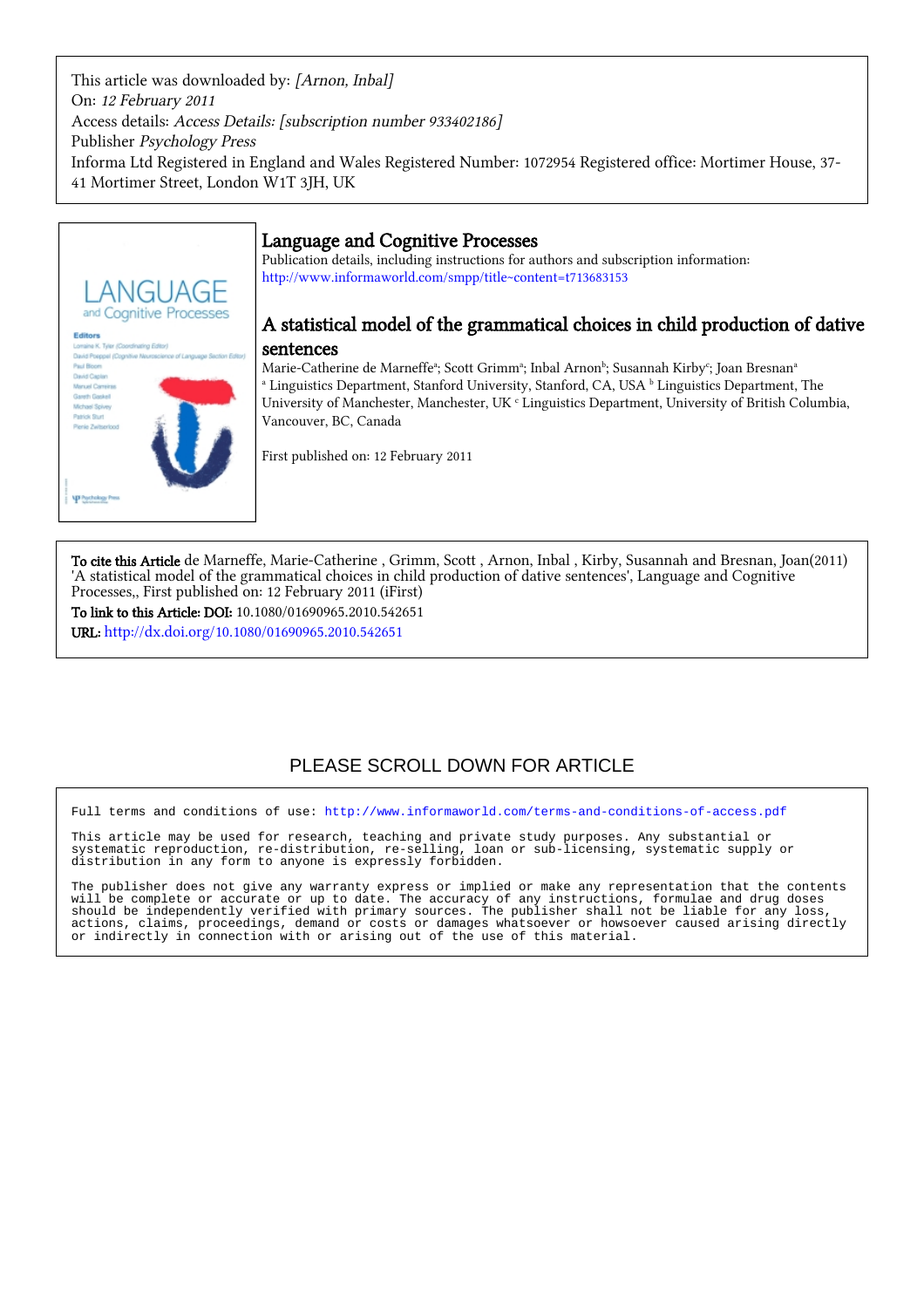# A statistical model of the grammatical choices in child production of dative sentences

# Marie-Catherine de Marneffe<sup>1</sup>, Scott Grimm<sup>1</sup>, Inbal Arnon<sup>2</sup>, Susannah Kirby<sup>3</sup>, and Joan Bresnan<sup>1</sup>

<sup>1</sup>Linguistics Department, Stanford University, Stanford, CA, USA <sup>2</sup>Linguistics Department, The University of Manchester, Manchester, UK

<sup>3</sup>Linguistics Department, University of British Columbia, Vancouver, BC, Canada

Focusing on children's production of the dative alternation in English, we examine whether children's choices are influenced by the same factors that influence adults' choices, and whether, like adults, they are sensitive to multiple factors simultaneously. We do so by using mixed-effect regression models to analyse child and child-directed datives extracted from the Child Language Data Exchange System corpus. Such models allow us to investigate the collective and independent effects of multiple factors simultaneously. The results show that

We want to thank our colleagues for their initial contribution to this project, especially Uriel Cohen Priva and Tyler Schnoebelen. We are also grateful to Misha Becker, Eve V. Clark, Beth Levin, Christopher D. Manning, Nola Stephens, and Tom Wasow for their attentive reading of earlier drafts of this paper and their insightful comments.

Correspondence should be addressed to Marie-Catherine de Marneffe, Linguistics Department, Stanford University, Margaret Jacks Hall, Building 460, Stanford, CA 94305-2150, USA E-mail: mcdm@stanford.edu

This material is based in part upon work supported by the National Science Foundation under Grant No. IIS-0624345 to Stanford University for the research project ''The Dynamics of Probabilistic Grammar'' (PI Joan Bresnan). Any opinions, findings, and conclusions or recommendations expressed in this material are those of the authors and do not necessarily reflect the views of the National Science Foundation.

This work emerged from the last author's Syntax Lab, and is based in part on the following paper: Marie-Catherine de Marneffe, Scott Grimm, Uriel Cohen Priva, Sander Lestrade, Gorkem Ozbek, Tyler Schnoebelen, Susannah Kirby, Misha Becker, Vivienne Fong and Joan Bresnan. 2007. ''A statistical model of grammatical choices in children's production of dative sentences.'' Formal Approaches to Variation in Syntax, University of York, England.

 $\odot$  2011 Psychology Press, an imprint of the Taylor & Francis Group, an Informa business [http://www.psypress.com/lcp](http://www.psypress.com/ecp) DOI: 10.1080/01690965.2010.542651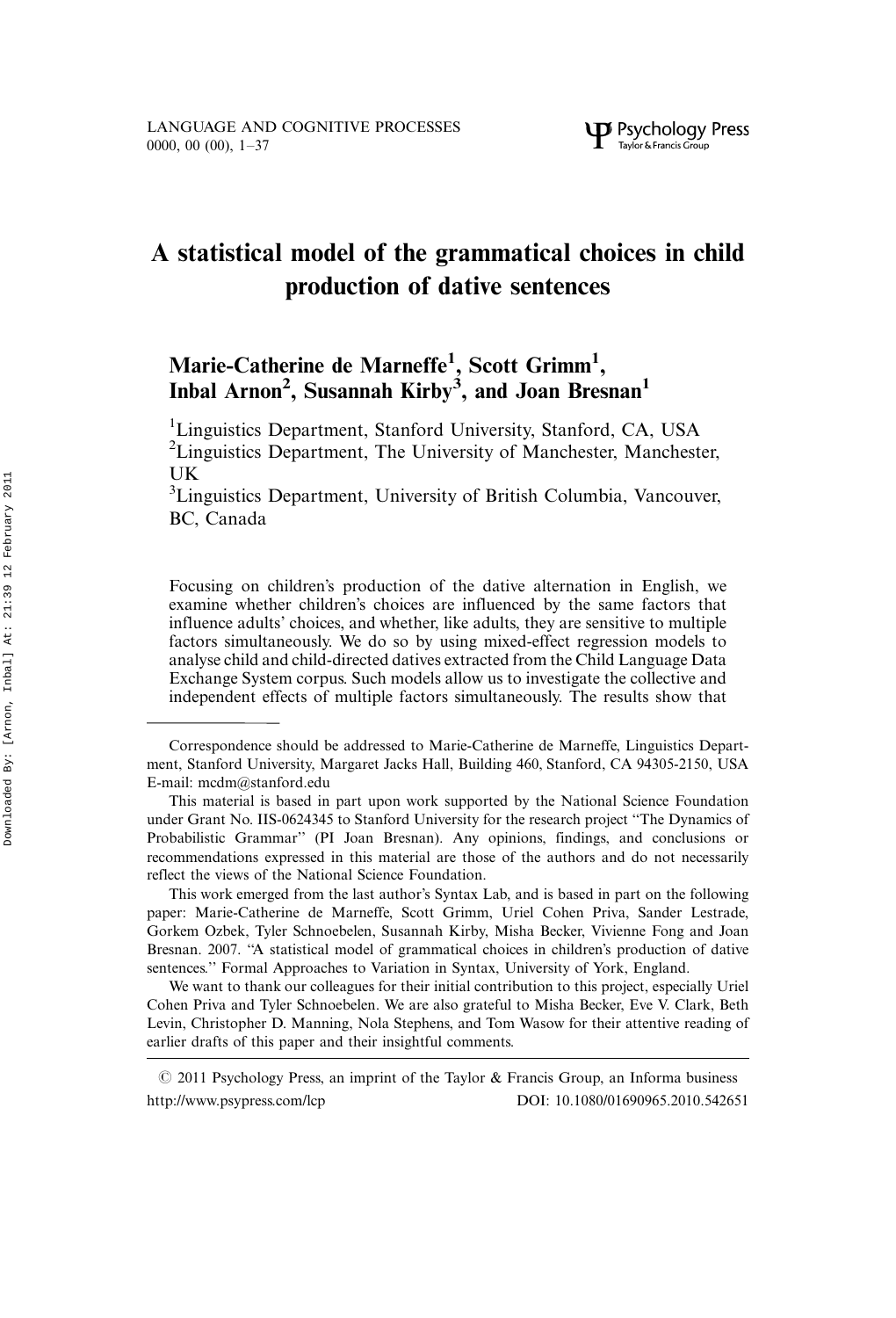children's choices are influenced by multiple factors (length of theme and recipient, nominal expression type of both, syntactic persistence) and pattern similarly to child-directed speech. Our findings demonstrate parallels between child and adult speech, consistent with recent acquisition research suggesting that there is a usage-based continuity between child and adult grammars. Furthermore, they highlight the utility of analysing children's speech from a multi-variable perspective, and portray a learner who is sensitive to the multiple cues present in her input.

Keywords: Language acquisition; Language production; Dative alternation; Multi-variable models.

# INTRODUCTION

In producing language, we are constantly making choices. We choose between the different lexical items and syntactic realisations that could be used to convey our message. We decide which perspective we will take in describing an event, and how much we want to sound like the people we are talking with. All these choices (phonological, lexical, syntactic) show pervasive effects of linguistic probabilities: adult speakers are more likely to produce linguistic elements that are more probable, where probability is driven by a host of context-dependent (e.g., accessibility of a certain label within a referential pact), and contextindependent (e.g., word frequency) factors (Brennan & Clark, 1996; Jaeger, 2010; Jurafsky, Bell, Fosler-Lussier, Girand, & Raymond, 1998).

By investigating what drives speakers' choices we learn about the linguistic units they attend to and the information they rely on in producing speech. For example, while speaking, adults continually synchronise their articulatory effort to the probabilities of features of the current linguistic context, so that redundant, more predictable information is compressed in pronunciation (Aylett & Turk, 2004; Bell et al., 2003; Bell, Brenier, Gregroy, Girand, & Jurafsky, 2009; Gregory, Raymond, Bell, Fosler-Lussier, & Jurafsky, 1999; Jurafsky et al., 1998; Pluymaekers, Ernestus, & Baayen, 2005). This effect appears even with the higher-level probabilities of alternative syntactic structures: pronunciation is reduced in more probable syntactic realisations (Gahl & Garnsey, 2004; Tily et al., 2009). How likely a specific realisation is depends on multiple semantic and pragmatic factors. For instance, which variant of the dative alternation speakers produce is affected (among other things) by semantic factors such as the animacy of the recipient and theme, as well as pragmatic factors such as givenness (Bresnan, Cueni, Nikitina, & Baayen, 2007). For example, an inanimate recipient will often lead to a prepositional dative construction (''bring more jobs and more federal spending to their little area'').

These findings raise two developmental questions: do children show sensitivity to linguistic probability in their own syntactic choices, and if so,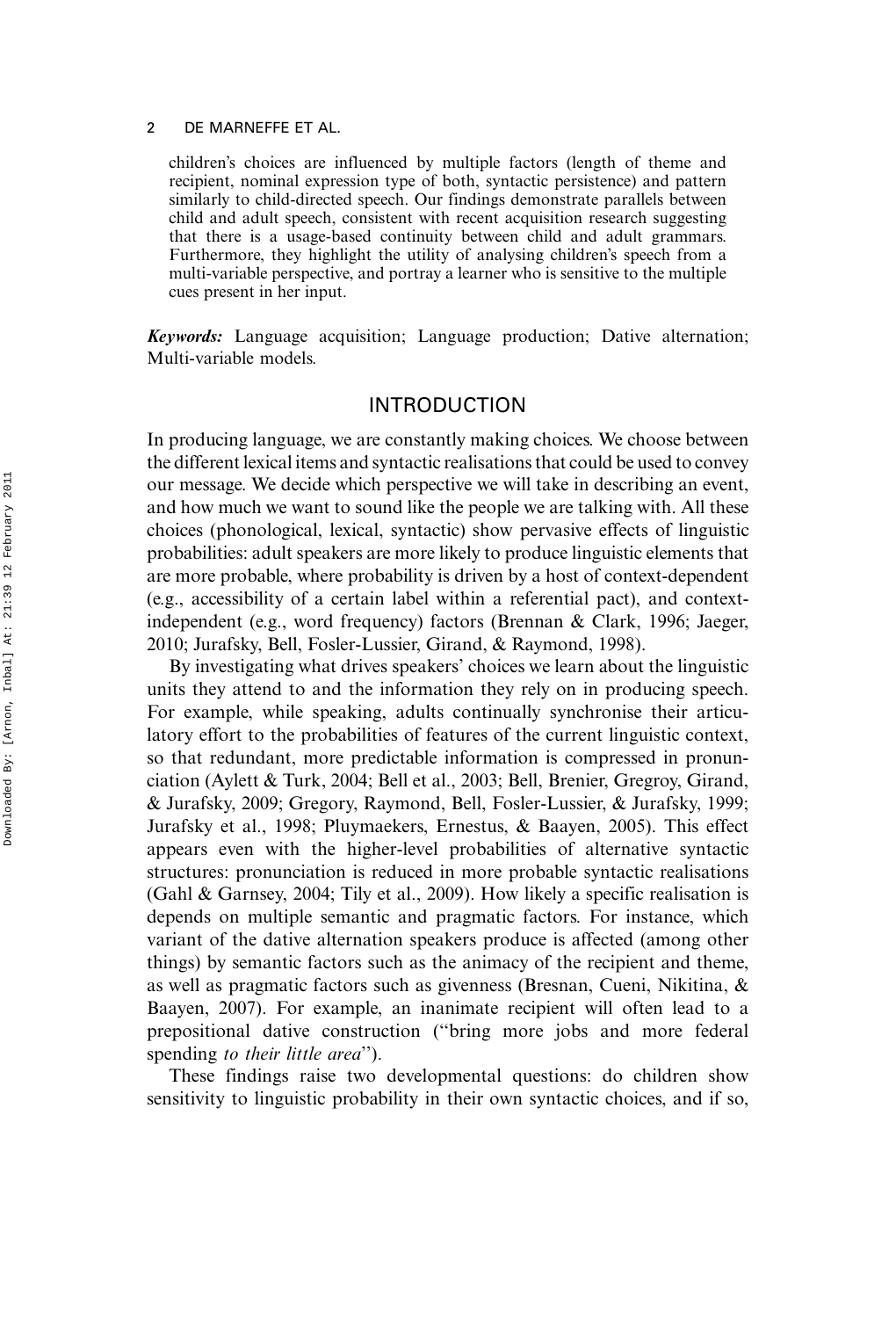are those probabilities driven by the same factors that affect adult production? Put differently, we can ask if children rely on the same multiple sources of information as adults in choosing between syntactic variants, and if their choices parallel the ones found in the speech directed to them. To become competent adult speakers, children need to integrate information from multiple sources: they have to attend to numerous cues, and be able to determine how they align with specific syntactic realisations. Through attending to adult uses, children need to pick up on the dimensions influencing syntactic choices, and draw on similar factors in their own productions. By looking at the syntactic choices of children and their caretakers we can examine when and how they develop these abilities.

Many studies have documented children's early sensitivity to distributional patterns at various levels of linguistic analysis, and their use of such information in language learning (e.g., Saffran, Aslin, & Newport, 1996; Swingley & Aslin, 2002). For example, infants can use transitional probabilities to break into the speech stream (e.g., Saffran et al., 1996) while slightly older children can use information about the kinds of subjects verbs take (e.g., animate vs. inanimate) to make syntactic generalisations (e.g., Goodman, McDonough, & Brown, 1998). In sum, children can (and do) make use of distributional information in a variety of ways as they are learning to talk.

Children are also sensitive to specific ways their caretakers talk. For instance, the proportion of correctly inverted questions in a child's speech is related to the frequency of such questions (as opposed to non-inverted ones like ''you want to go?'') in their caretakers' speech (Estigarribia, 2010). Similarly, the amount of  $me-to-I$  errors in children's speech (saying things such as ''me do it'') is correlated with the use of complex utterances like ''Let me do it'' in their input (Kirjavainen, Theakston, & Lieven, 2009). Such correlations between children's output and the input they hear are commonly found in language acquisition research (see Diessel, 2007 for a review).

While there is much research showing that children are sensitive to cooccurrence patterns in language, fewer studies have looked at how children learn linguistic variation, that is, how they develop sensitivity to the linguistic probability of alternating constructions in cases where there is more than one possible form. In their own productions, children seem to replicate the variation in linguistic features present in the speech directed to them (Foulkes, Docherty, & Watt, 2005; Smith, Durham, & Fortune, 2007, 2009). For example, the variable use of singular verbs with plural subjects (''Your leggies are cold. Your feeties is cold as well, aren't they?'') occurring in a Northern Scottish dialect is acquired early by children and at rates matching the frequencies of caregiver input (Smith et al., 2007). However, other studies using artificial language learning paradigms suggest that children maximise high frequency variants instead of matching the distribution in their input: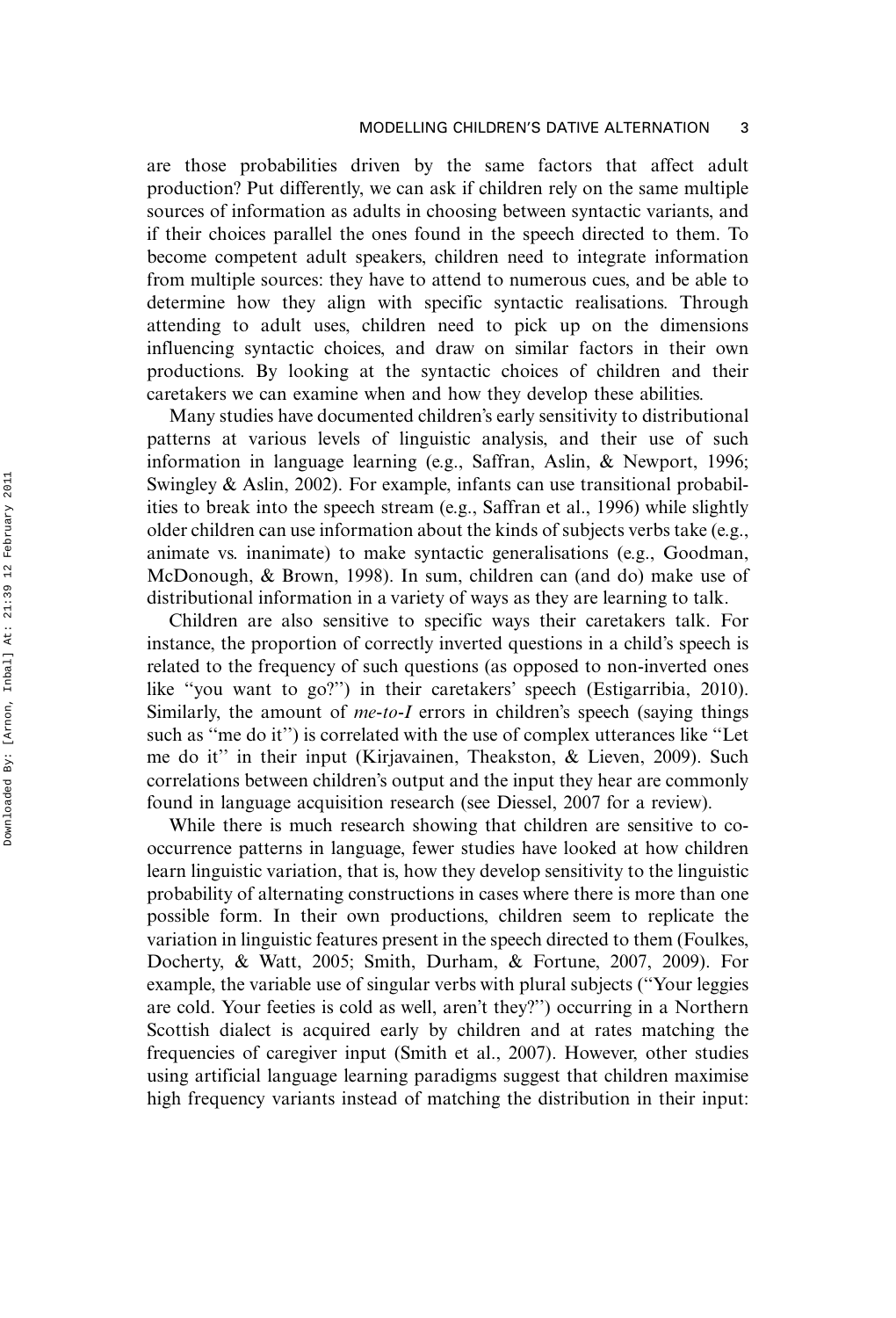when one item occurs in two different forms in the input, children regularise and tend to adopt the dominant pattern (Hudson Kam & Newport, 2005; Ramscar & Gitcho, 2007).

In this paper we focus on children's production choices as a way to explore if and when they become sensitive to linguistic probabilities of syntactic constructions. We look at the factors that guide children's production of the dative alternation in English to ask three related questions. The first is whether children's syntactic choices are influenced by the same factors that influence adults' choices: do they rely on similar information to choose between two possible variants? The second is whether children's syntactic choices, like those of adults, are influenced by multiple factors simultaneously, including semantic and pragmatic ones. The third has to do with the relation between children's input and output: do children assign the same weight to various factors as their caretakers? Such a finding would be consistent with the fact that as in other domains, children pay attention to complex distributional patterns from early on, and would be in line with the idea that children's learning of variation in language is supported by their sensitivity to distributions in their input.

We address these questions by conducting a multi-variable analysis of children's syntactic choices in the dative alternation. Studies show that adult production is sensitive to multiple variables, including both discourse and grammatical variables (see representative studies by Bresnan et al., 2007; Hinrichs & Szmrecsányi, 2007; Jaeger, 2006; Szmrecsányi, 2005). In contrast, most studies of children's production draw on experimental manipulations or corpus studies where the focus is on one variable (animacy, frequency, see i.a., Drenhaus & Féry, 2008; Snedeker & Trueswell, 2004). They demonstrate the range of factors that children are sensitive to, but do not investigate how and whether the different factors interact, or whether their effect is quantitatively different in children and adults.

# Previous work on the dative alternation

The study of syntactic alternations (e.g., the dative alternation, the locative alternation) provides a fruitful domain to investigate the multiple variables that influence production. Alternations allow us to explore the kinds of variables that lead speakers to choose between multiple possible syntactic forms that express roughly the same message. The dative alternation refers to the choice between a prepositional dative construction (NP PP) illustrated in (1a) and a double object construction (NP NP) illustrated in (1b).

| 0. I showed some tricks to my Daddy. | (NP PP) |
|--------------------------------------|---------|
| 0. I showed my Daddy some tricks.    | (NP NP) |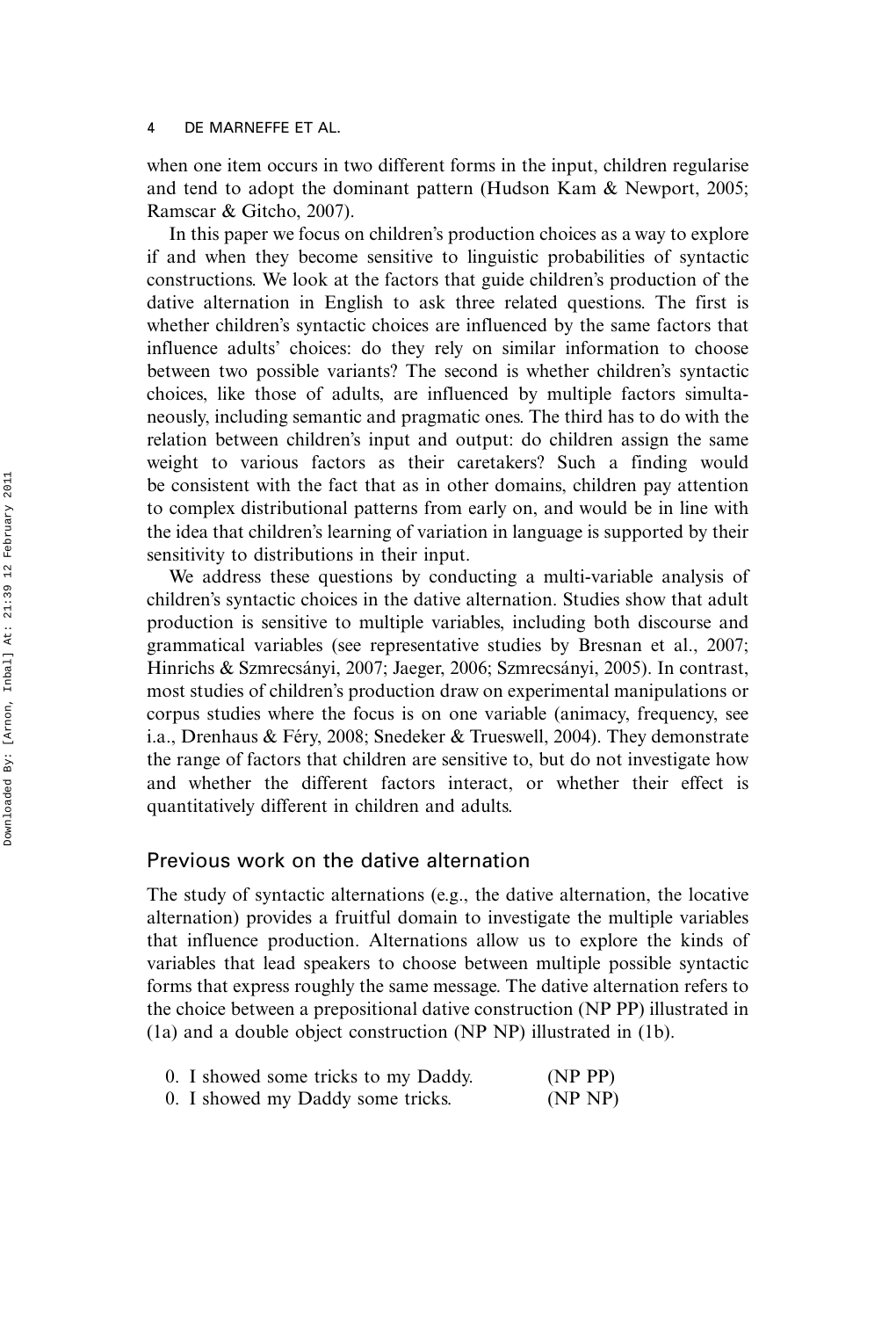The dative construction has received considerable attention in adult production studies as well as in acquisition research. Corpus studies of adult English have found that grammatical and discourse properties of the recipient and theme have a quantitative influence on dative syntax (i.a., Collins, 1995; Gries, 2003; Snyder, 2003; Thompson, 1990). More recently, Bresnan et al. (2007) proposed a model showing that the effects of discourse accessibility, animacy, definiteness, pronominality, and syntactic weight are each significant variables influencing adult dative construction choice. Probabilistic variation in adult production of the dative alternation has been found both by corpus studies (Arnold, Wasow, Losongco, & Ginstrom, 2000; Bresnan et al., 2007; Collins, 1995; Thompson, 1990) and by controlled psycholinguistic experiments (Bock, 1982, 1986; Bock & Irwin, 1980; Bock, Loebell, & Morey, 1992; Bock & Warren, 1985; Branigan, Pickering, & Tanaka, 2008; McDonald, Bock, & Kelly, 1993; Pickering, Branigan, & McLean, 2002; Prat-Sala & Branigan, 2000; Stallings, MacDonald, & O'Seaghdha, 1998).

The studies of these syntactic alternations reveal a robust pattern of quantitative harmonic alignment, schematised in Figure  $1<sup>1</sup>$  What this means in the case of the dative alternation is that the choice of construction tends to be made in such a way as to place the inanimate, indefinite, nominal, or longer/heavier argument in the final complement position, and conversely to place the animate, definite, pronominal, or shorter argument in the position next to the verb where it precedes the other complement. For example, if the recipient argument is a lexical noun phrase, inanimate, indefinite, or longer, it will tend to appear in the prepositional dative construction; see the bolded recipient in (2a,b). Conversely, if the theme argument is a non-pronoun, inanimate, indefinite, or longer, it will tend to appear in the double object construction; see the bolded theme (3a,b).

- 1. give those to **a man** (more probable)
- 2. give a man those (less probable)
- 3. give a backpack to me (less probable)
	-
- 
- 4. give me a backpack (more probable)

<sup>&</sup>lt;sup>1</sup>The term harmonic alignment, from Optimality Theory (OT) (Aissen, 1999; Prince & Smolensky, 1993), is used here phenomenologically to refer to the tendency for linguistic elements which are more or less prominent on a scale (such as the animacy or nominal expression type scales) to be disproportionately distributed in respectively more or less prominent syntactic positions (such as preceding in word order or occupying a superordinate syntactic position). See Bresnan & Nikitina (2009) for a stochastic OT analysis of the dative alternation employing formal harmonic alignment.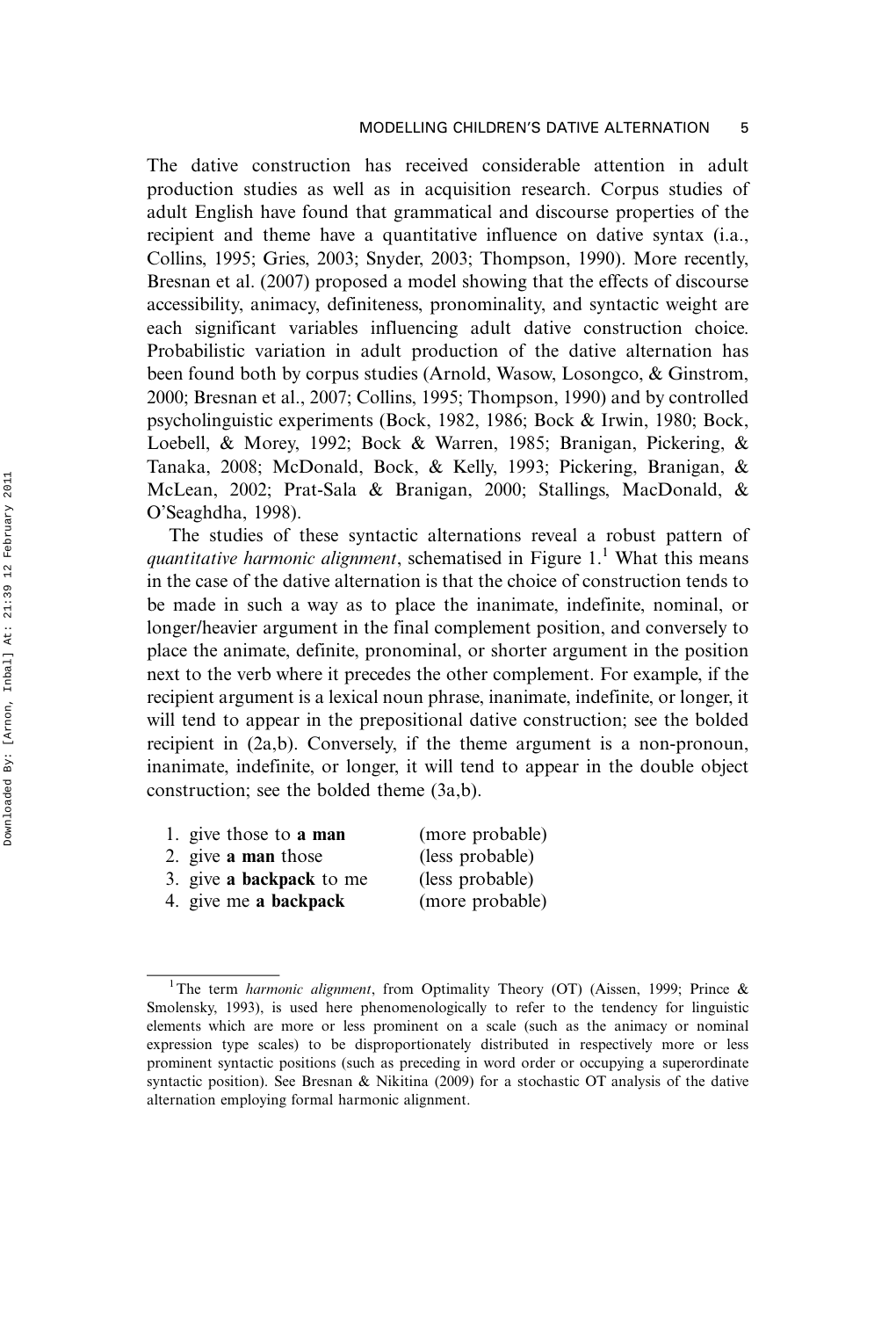discourse given  $\succ$  **not given** animate  $\succ$  **inanimate** definite **indefinite** pronoun **non-pronoun** less long/heavy **more long/heavy**

> V NPrec **NP**thm V NPthm **PP**rec

Figure 1. Qualitative view of quantitative harmonic alignment.

The dative alternation is also suitable for exploring child production: it is frequently used by children and robustly attested in child-directed speech (Campbell & Tomasello, 2001; Gropen, Pinker, Hollander, Goldberg, & Wilson, 1989; Snyder & Stromswold, 1997). In previous work on the acquisition of the dative alternation, major issues have been the role of verb and event semantics, verb morphology, input verb frequency, and the order of acquisition of dative constructions (Campbell & Tomasello, 2001; Conwell & Demuth, 2007; Fisher, Hall, Rakowitz, & Gleitman, 1994; Goldberg, Casenhiser, & Sethuraman, 2005; Gropen et al., 1989; Mazurkewich & White, 1984; Osgood & Zehler, 1981; Viau, 2007), as well as structural persistence (Shimpi, Ga´mez, Huttenlocher, & Vasilyeva, 2007; Thothathiri & Snedeker, 2008). One study has focused on properties of the theme and recipient arguments, including heaviness, givenness, and animacy (Snyder, 2003), but provides descriptive statistics rather than a probabilistic model.

Previous work demonstrates the range of factors that children are sensitive to but does not provide a way to assess their weight relative to one another, or relative to the same factors in adult speech. It is also not yet known (1) whether the same quantitative harmonic alignment patterns in datives used in conversations between adults appear in child-directed speech, and (2) whether children replicate the probabilistic syntactic patterns of the dative alternation in their own spontaneous speech in ecologically natural settings. In our investigation we draw on previous developmental and psycholinguistic research on the dative alternation to explore the similarities and differences in how various variables affect child and adult production. In particular, we want to compare the way the same factors affect child and child-directed speech. Our investigation is not meant to uncover the exhaustive set of variables governing child production, but instead provides a way of comparing the effect of various factors on child and adult speech. First, we develop a probabilistic model based on a corpus of spontaneous child speech extracted from the Child Language Data Exchange System (CHILDES, MacWhinney, 2000). We then make a more direct comparison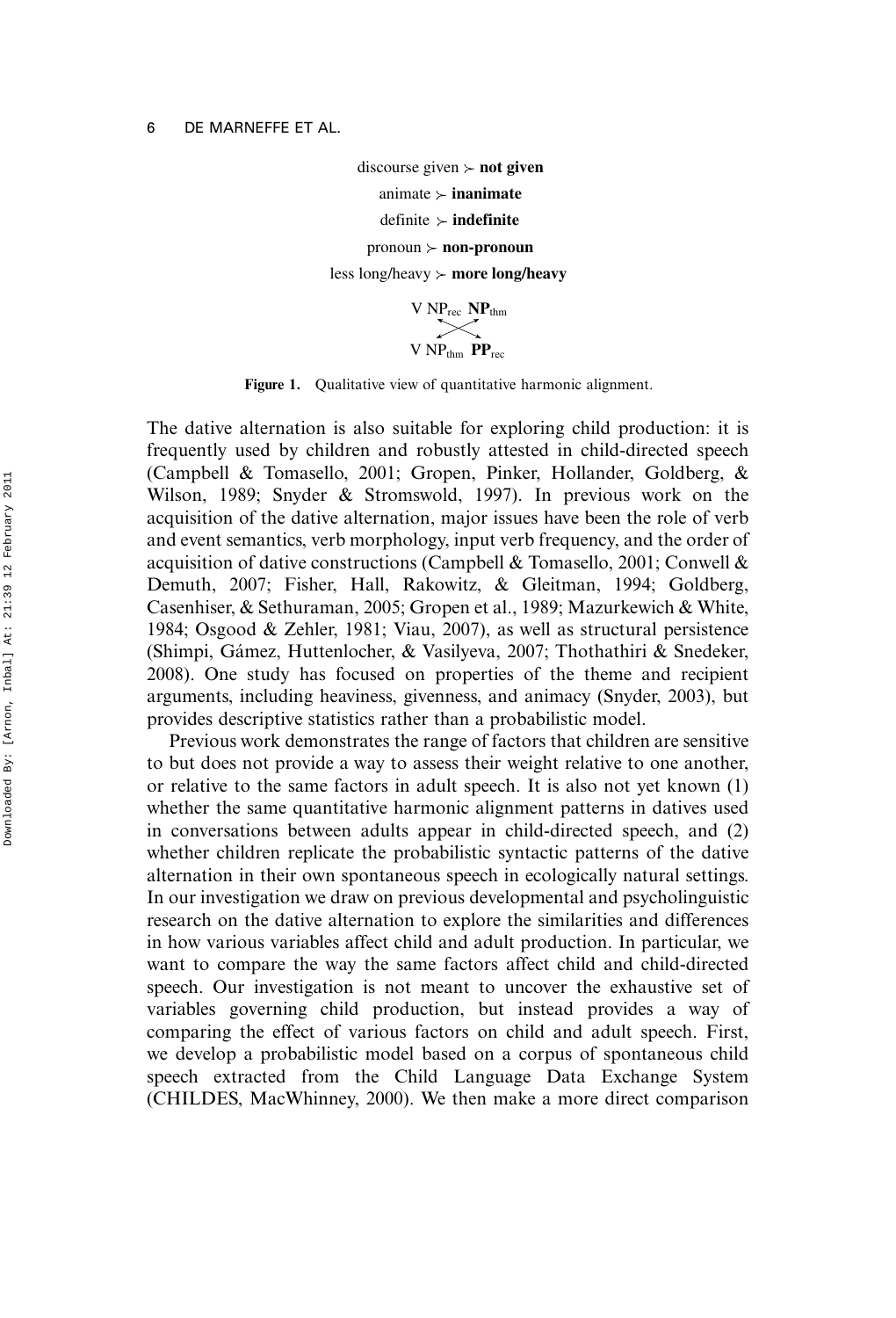between children's production and adult's child-directed speech. Such a comparison is necessary because it allows us to compare what children hear (child-directed speech) to what they produce. Given that child-directed speech is different from adult-to-adult speech on various variables [syntactic complexity (Snow, 1972), prosodic features (Fernald & Mazzie, 1991)], it is important to see what children's actual input looks like. By comparing children's production and adult's child-directed speech we create a more similar sample where children and adults share the same conversational topics and environment.

### Probabilistic models

Our statistical methods employ probabilistic modelling using logistic mixedeffect multiple regression models of the input (child-directed speech) and output (child speech). Logistic regression modelling is advantageous because it has the power to evaluate independent contributions from multiple predictors while simultaneously evaluating the joint contribution of specific predictor combinations. The models yield information about the relative strength of each predictor over and beyond the rest. Such models are becoming increasingly popular for modelling the probability of a particular outcome in language production given a set of potentially interacting linguistic variables (Baayen, 2008; Forster & Masson, 2008; Johnson, 2008). Logistic regression is appropriate for investigating the binary outcomes of alternation behaviour, as has been demonstrated by previous studies on the genitive alternation (Hinrichs  $\&$  Szmrecsányi, 2007; Shih, Grafmiller, Futrell, & Bresnan, 2009), the dative alternation (Bresnan et al., 2007), the active/passive voice alternation (Weiner & Labov, 1983), and the presence/absence of a complementiser (Jaeger, 2010; Roland, Elman, & Ferreira, 2006).

Formally, logistic regression uses the function in the equation below to describe the relationship between a set of variables,  $X=x_1, x_2, \ldots, x_n$ , and the probability of an outcome given the relative weight of each value:

$$
f(z) = 1/(1 + e^{-z})
$$
 where  $z = \beta_0 + \beta_1 x_1 + \beta_2 x_2 + \cdots + \beta_n x_n + \mu_i$ 

In this equation, the weight of each variable,  $x_i$ , is represented by the parameter  $\beta_i$ . The probability of a particular outcome is simply the output of the function,  $f(z)$ . In the case where all variables are null, the intercept  $(\beta_0)$ alone determines the outcome probability. The unknown parameters are set by maximum likelihood estimation for each variable over all instances in the input. We also include random error terms,  $\mu_i$ , to adjust for normal speaker variation where appropriate, as defined for mixed-effect logistic models.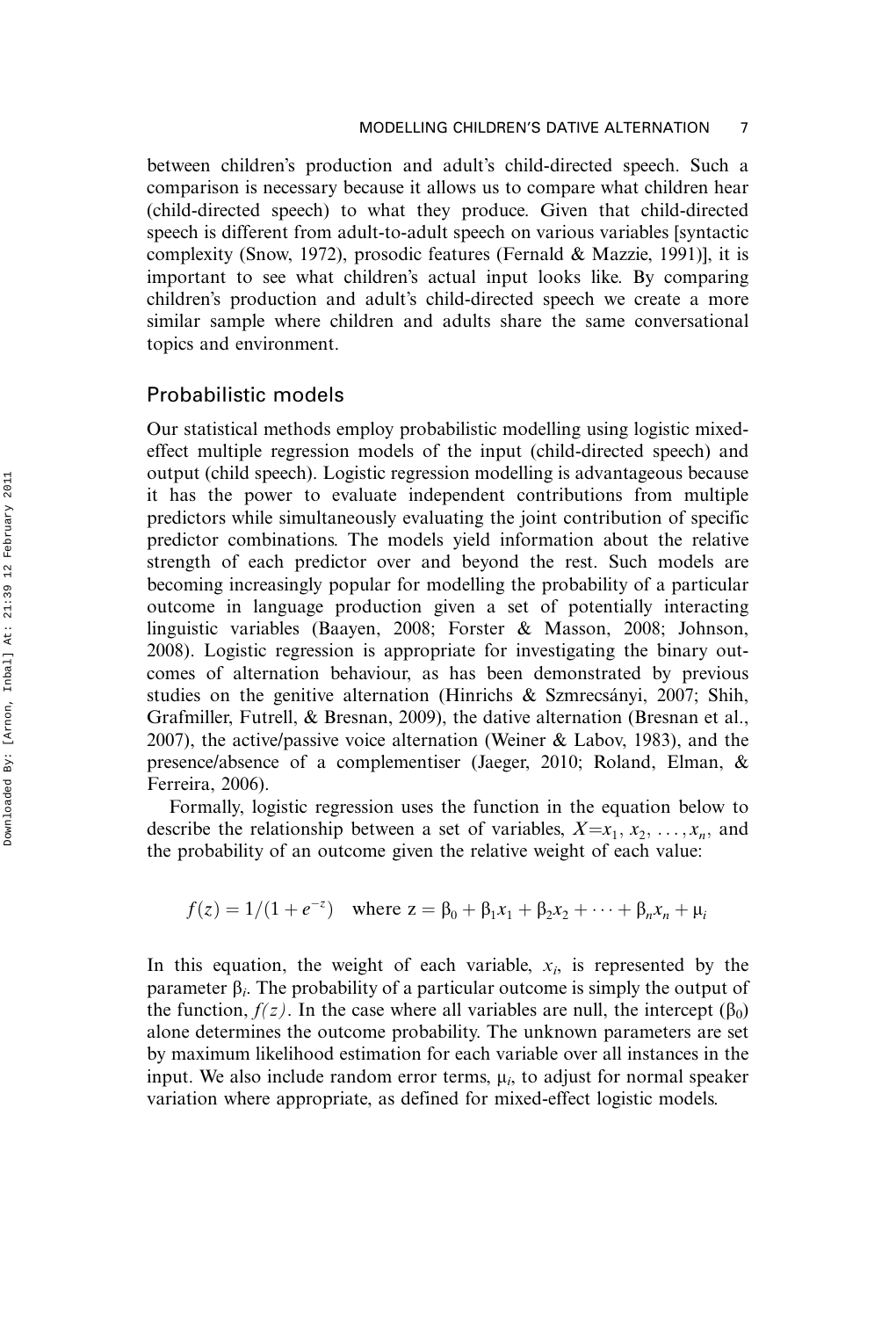# APPLICATION: MODELLING THE DATIVE ALTERNATION IN CHILD PRODUCTION

To assess whether the probabilistic predictors pertinent to adult production play a role in child production, we analyse the children's dative utterances with a mixed-effect logistic regression model using the variables from the Bresnan et al. (2007) model. Regression models assume that each observation for analysis is independent, which is manifestly untrue when multiple observations are collected from individual speakers as in the dataset we constructed. By conditioning the regression on the random effects of speaker, however, mixed-effect regression models appropriately capture the speakerdependent clustering of observations.

Bresnan et al. (2007) present a statistical model using mixed-effect logistic regression modelling of the production of dative sentences by adults. The study is based on spoken language, with 2360 dative observations culled from the three million word Switchboard collection of recorded telephone conversations (Godfrey, Holliman, & McDaniel, 1992). They show how the alternation is affected by multiple variables, many of which were proposed in previous studies (e.g., Goldberg, 1995; Green, 1974; Oehrle, 1976; Pinker, 1989). The mixed-effect model we employ controls for the fact that children are known to vary widely in their individual developmental trajectories (Bates, Dale, & Thal, 1995; Clark, 2003), and allows us to generalise beyond the specific children in our data. By introducing individual children as random effects in the model, the model makes an adjustment for each child representing that child's individual bias towards the prepositional dative construction.

# Data and variables

The data for the children's speech come from CHILDES, a publicly available database of children's speech produced in an ecologically natural environment. We focused on the following seven children: Abe, Adam, Naomi, Nina, Sarah, Shem, and Trevor (Brown, 1973; Clark, 1978; Demetras, 1989a; Kuczaj, 1977; Suppes, 1974). These children were selected based on the amount of data available for them compared to other children, in terms of both their total number of utterances and the number of utterances containing one of the variants of the dative alternation. The utterances were taken from the children's production between the ages of  $2-5$  years. The data yielded a sufficient number of utterances to investigate two verbs in depth, *give* and *show*, which are the only ones considered in this study. Table 1 gives the data distribution for each child.

We selected only dative constructions following the ''verb NP NP'' (double object construction) or ''verb NP PP'' (prepositional dative)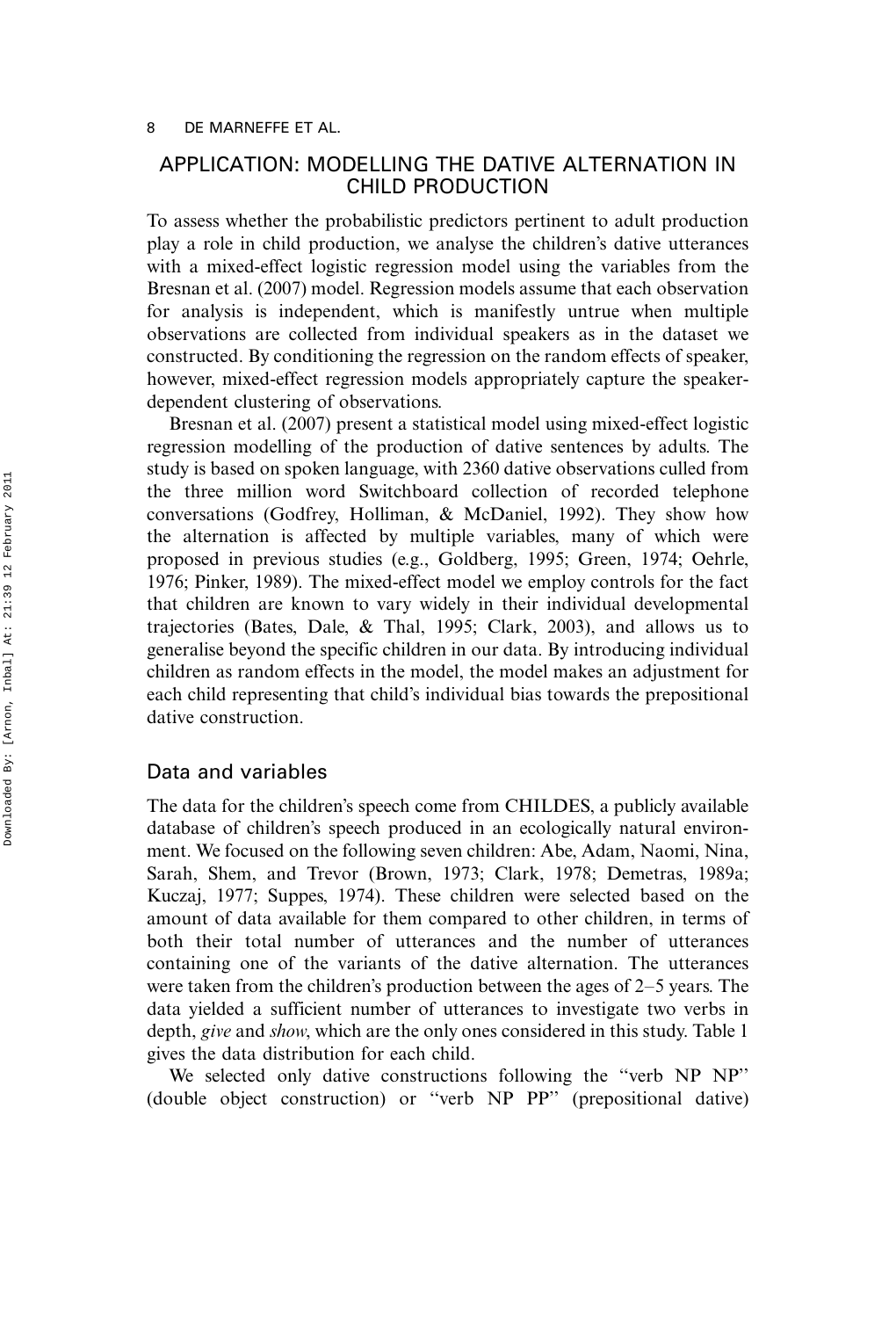| Age     | Construction | Abe | Adam | Naomi        | Nina | Sarah            | <b>Shem</b> | Trevor Total |     |
|---------|--------------|-----|------|--------------|------|------------------|-------------|--------------|-----|
| 2 years | NP NP        | 11  | 35   |              | 66   | $\theta$         |             | 19           | 145 |
|         | NP PP        | 8   | 9    | $\mathbf{0}$ | 17   | $\boldsymbol{0}$ | 4           | 2            | 40  |
| 3 years | NP NP        | 20  | 82   | 6            | 42   | 8                | $\theta$    | 11           | 169 |
|         | NP PP        | 11  | 19   | $\Omega$     | 21   | 4                | 4           |              | 60  |
| 4 years | NP NP        | 22  | 63   | 5            |      | 4                |             |              | 94  |
|         | NP PP        | 3   | 13   | 3            |      | 3                |             |              | 22  |
| Total   |              | 75  | 221  | 21           | 146  | 19               | 15          | 33           | 530 |

TABLE 1 Number of dative utterances by child

patterns. We did not allow wh-recipients, such as ''Show me how to do it'' or "I'll show you where" [Abe, 3;10.7], since these constructions do not alternate (cf. Pesetsky, 1995). We removed the data points where the theme and the recipient did not occur postverbally, i.e., in instances of topicalisation, question formation, or passivisation. We also removed data which did not have both a theme and a recipient. There were 221 utterances that did not have a theme, e.g., "I give you" [Abe, 4;3.11]. There were 150 utterances that had a theme but did not have a recipient, e.g., ''You give nice lollipops'' [Naomi, 2;5.8]. Only one of these had a partially formed recipient (''I going show it to my  $+ \ldots$ " [Adam, 4;2.17]), all the others we eliminated did not have any recipient at all.

For the NP PP datives, we allowed constructions which lacked the preposition but where the arguments were in the NP PP order (theme, recipient), as in ''I wanna show it Daddy'' [Sarah, 4;5.14], ''give dat Ursula'' [Adam, 2;6.17]. We found 13 utterances of that type. In total, 530 dative utterances were considered for analysis.

The different variables taken into consideration when building the model for child production are the same as the ones used in the adult model of Bresnan et al. (2007), excluding variables that are not relevant for the two verbs we analyse such as semantic class of the verb.

#### Animacy of themes and recipients

Adult production experiments have demonstrated that syntactic choices between alternatives are sensitive to animacy (Bock et al., 1992). Moreover, the sensitivity to animacy is independent of other factors such as weight (Bresnan et al., 2007; Rosenbach, 2003, 2005, 2008). Animacy has also been identified as an influential factor in the dative alternation of Germanspeaking children (Drenhaus  $\&$  Féry, 2008), and also in earlier corpus studies of English (e.g., Thompson, 1990).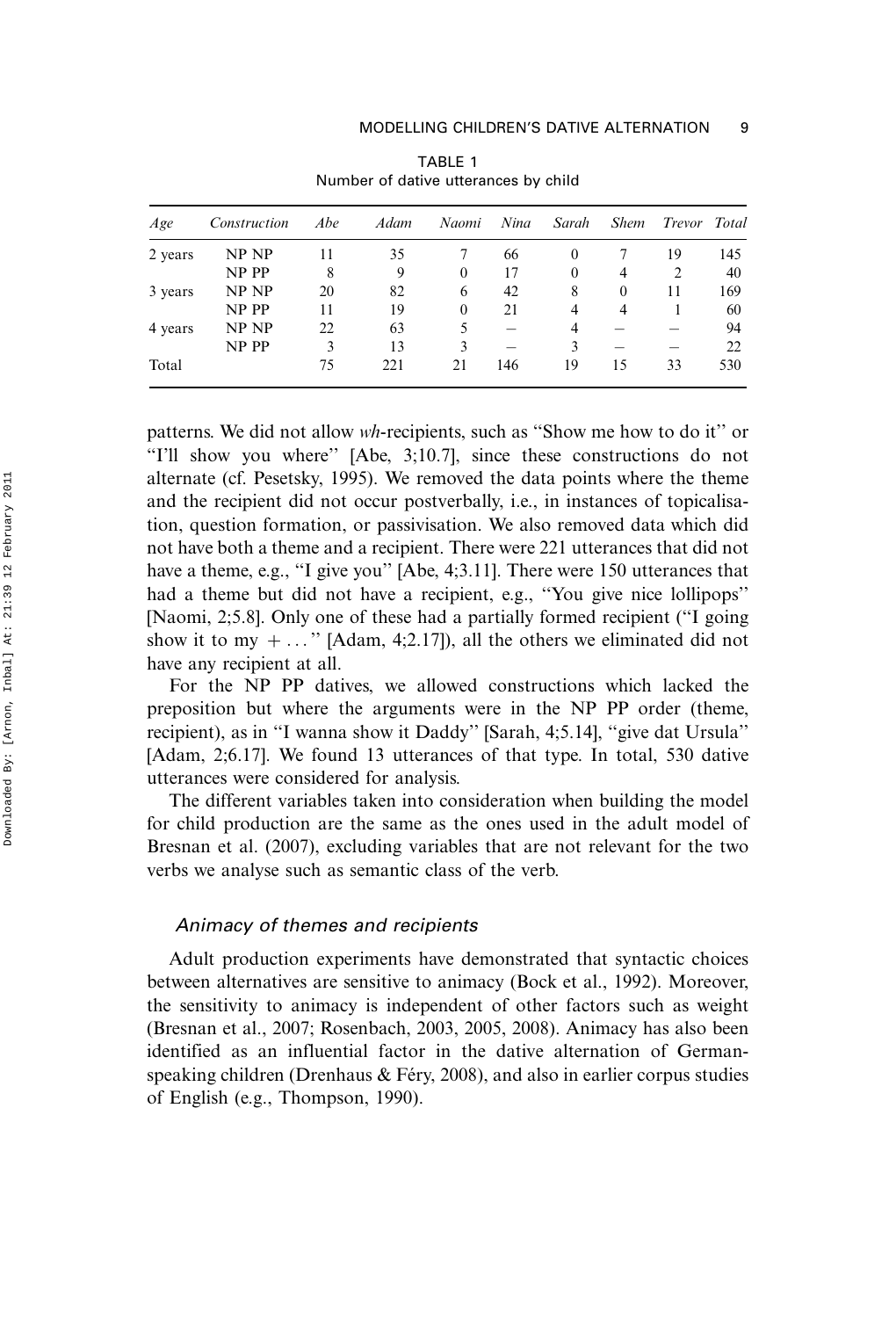Children from around the age of two distinguish animate from inanimate NPs in a largely adult-like manner, both in linguistic tasks (Becker, 2007) and in non-linguistic, conceptual tasks (Massey & Gelman, 1988). In order to verify this, we also coded for whether a particular theme/recipient was a toy, just in case toys had any particular properties (e.g., being treated more like animates than inanimates). Toys, however, did not differ significantly from inanimates in their effect on construction choice, and therefore the animacy variable only takes into account the opposition between true animates and inanimates in our investigations.

#### Length of themes and recipient

Length has long been noted as an important factor in adult speech, for example, heavy NP shift places a longer constituent at the end of the clause (Behaghel, 1909; Bresnan et al., 2007; Wasow, 2002). In Bresnan et al.'s adult model, a long theme will often be placed after the recipient, leading to a NP NP construction (''Well, I guess they give the person the option for a jury''). Conversely, the NP PP construction often has a short theme (''give physicals to the rest of the family members''). We measured this factor in terms of the number of words. We also considered the possibility that phonological length would be a more appropriate measure for children's speech, in part since children use fewer words in their utterances. We approximated phonological length by counting the number of syllables. However, the results obtained with this measure were not significantly different from the ones obtained with a standard measure in word length. Therefore, we retained length in words as the unit of measurement.

#### Nominal expression type

The choice of a pronoun over a full NP has been known to affect the acceptability of and the preference for the different dative constructions (Bresnan, 2007; Bresnan et al., 2007; Bresnan & Nikitina, 2009; Collins, 1995; Green, 1971, 1974). In adult data, pronominal recipients tend to appear first in a NP NP construction (''I told my husband, I've got a book in the car, give me the car keys, you can stay and watch this if you want to''). Similarly a pronominal theme is very likely to come first, giving rise to a NP PP construction ("The engine messed up on me and then I gave *it* to a guy to repair").

We coded for the nominal expression type of themes and recipients in the following way. Pronouns include:

- . personal pronouns (including pronouns followed by a lexical NP)
	- (a) yeah  $#$  an(d) den after our truck will [?] give *dem* back to Marianne [Shem, 3;0.13]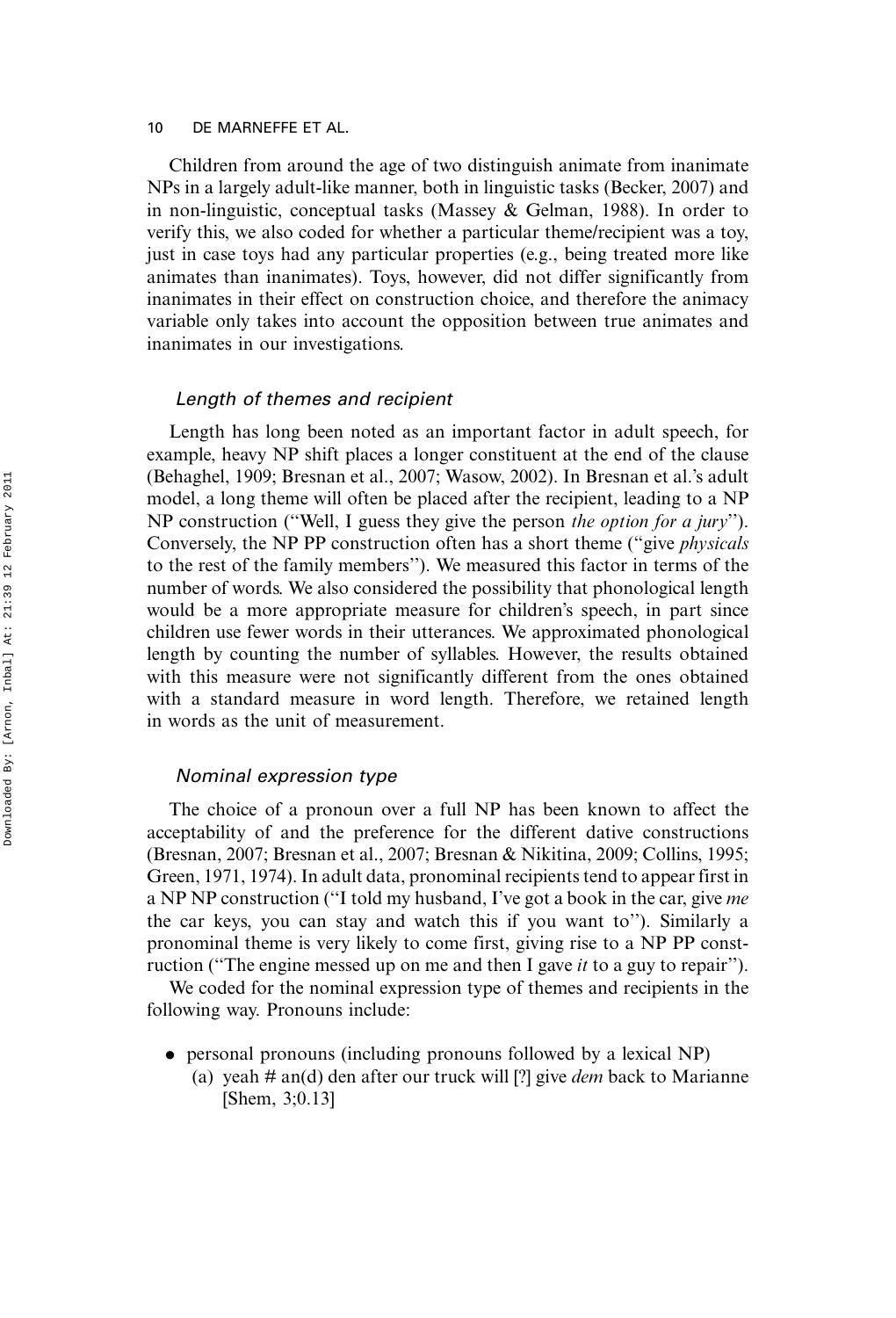- (b) show it to Mike [Abe, 2;8.6]
- (c) she gave them all her children a spanking [Naomi, 3;3.27]
- demonstratives
	- I # I gave Bruno *that* # for that to sleep with [Nina, 3;2.12]
- reflexive pronouns
	- I give the bag to myself [Adam, 3;7.7]

Names and indefinite pronouns (something, any, e.g., "I if if I gave you some, you I will gwab [:grab] it away" [Trevor, 2;8.10]) were categorised as lexical (non-pronouns).

#### Givenness

A number of authors have shown the importance of information structure in dative constructions: given information typically comes before new information (Arnold et al., 2000; Bock & Irwin, 1980; Bresnan et al., 2007; Collins, 1995; Erteschik-Shir, 1979; Givón, 1984; Givón, 1988; Halliday, 1967, 1970; Ozón, 2006; Primus, 1998; Ransom, 1979; Rappaport Hovav & Levin 2008; Smyth, Prideaux, & Hogan, 1979; Snyder, 2003; Thompson, 1990; Waryas & Stremel, 1974; Wasow, 2002). A theme that is given will therefore appear first, in a NP PP construction, whereas a recipient that is given would lead to a NP NP construction.

Following Bresnan et al. (2007), we coded givenness as a binary value, using the coding criteria from Michaelis & Hartwell (2007), in turn based on Gundel, Hedberg, & Zacharsky (1993) and Prince (1981). We therefore coded whether a theme or a recipient had been mentioned in the previous 10 turns in the dialogue. Any referential expression, pronominal or lexical, was taken into account. Personal pronouns which refer to participants in the discourse (such as I, you) are coded as given.

#### Syntactic persistence

Repetition and parallelism also play a role in how people choose a construction: speakers reuse what they have just heard or just used. Effects of syntactic persistence have been found for the dative alternation (Bock, 1986; Pickering et al., 2002; Snider, 2008). Szmrecsányi (2004, 2005) studied structural persistence from a corpus-based, variationist perspective. He found that persistence plays a significant role in linguistic choice for three different English alternations: analytic vs. synthetic comparatives, particle placement, and future marker choice. Weiner & Labov (1983) showed that syntactic parallelism plays a role for passive.

Syntactic priming effects have also been reported in young children in experimental settings (see Bencini & Valian, 2008; Conwell & Demuth, 2007;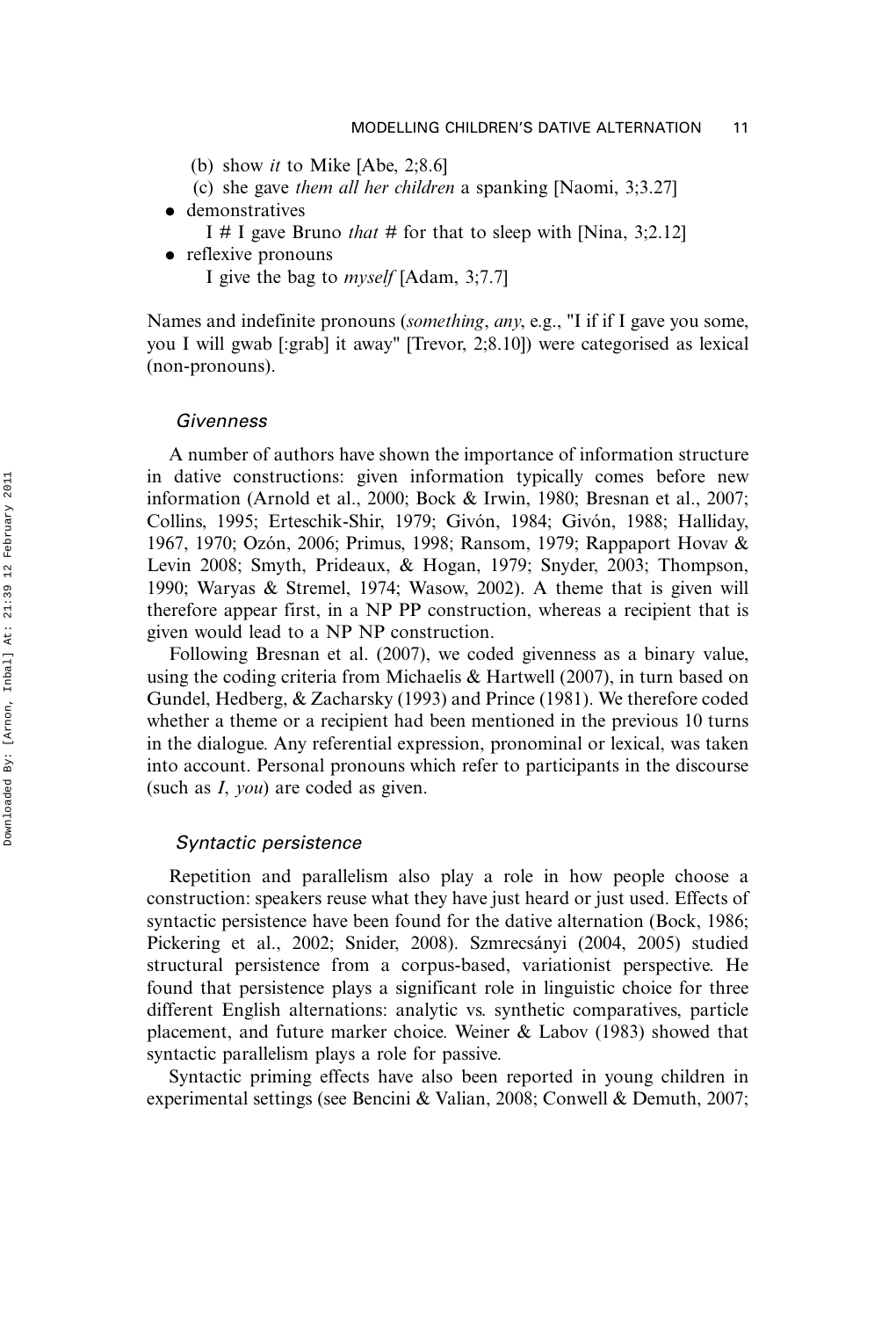Huttenlocher, Vasilyeva, & Shimpi, 2004; Savage, Lieven, Theakston, & Tomasello, 2003; and references therein). These findings have been central to the debate about the abstractness of children's early representations. Priming is seen as a way of assessing children's syntactic knowledge: if children show priming of a construction (independent of lexical similarity), they have developed a more abstract representation of that construction. Interestingly, there have been no studies to date that investigate structural persistence in children using corpus data where one explores the effect of priming while controlling for other factors (like givenness or animacy).

We coded the structural persistence factor in the following way. We examined the 10 previous turns in the conversation for the most recent dative construction used, if any: when one was found, we marked the choice of construction used and the speaker of that dative utterance (adult vs. child). We also counted the distance of the previous utterance from the current dative construction by the number of clauses. In order to distinguish a structural persistence effect from one that is merely driven by verbatim repetition, we distinguished between utterances that were an exact repetition of the previous dative from ones that were not. There is not enough variation in the data to test either for a lexical boost of priming (Hartsuiker, Bernolet, Schoonbaert, Speybroeck, & Vanderelst, 2008) or for a verb-general priming effect.

#### Age and mean length of utterance (MLU)

We consider it likely that some of our measures could be confounded with developmental advances allowing children to produce more complex utterances overall (e.g., length of theme/recipient). Since there is considerable variation among children, age is not a sufficient measure of developmental progress. One of the standard metrics used since Brown (1973) is the mean length of utterance (MLU), which attempts to capture the syntactic complexity of children's utterances. The CLAN program, which is linked to the CHILDES database, makes it fairly straightforward to compute the MLU for each recording session in CHILDES. We added this information to the data. However, consistent with recent research in language acquisition (Legendre, 2006), none of these measures proved to be significant in predicting children's syntactic choices.

#### Resulting model and discussion

The final logistic regression model for the children's dative alternation is summarised in the formula in Table 2. We constructed the model in R (R Development Core Team, 2009) using the backward elimination method, which starts with all the variables, recursively eliminating variables one by one which do not significantly contribute to explaining the variance in the data,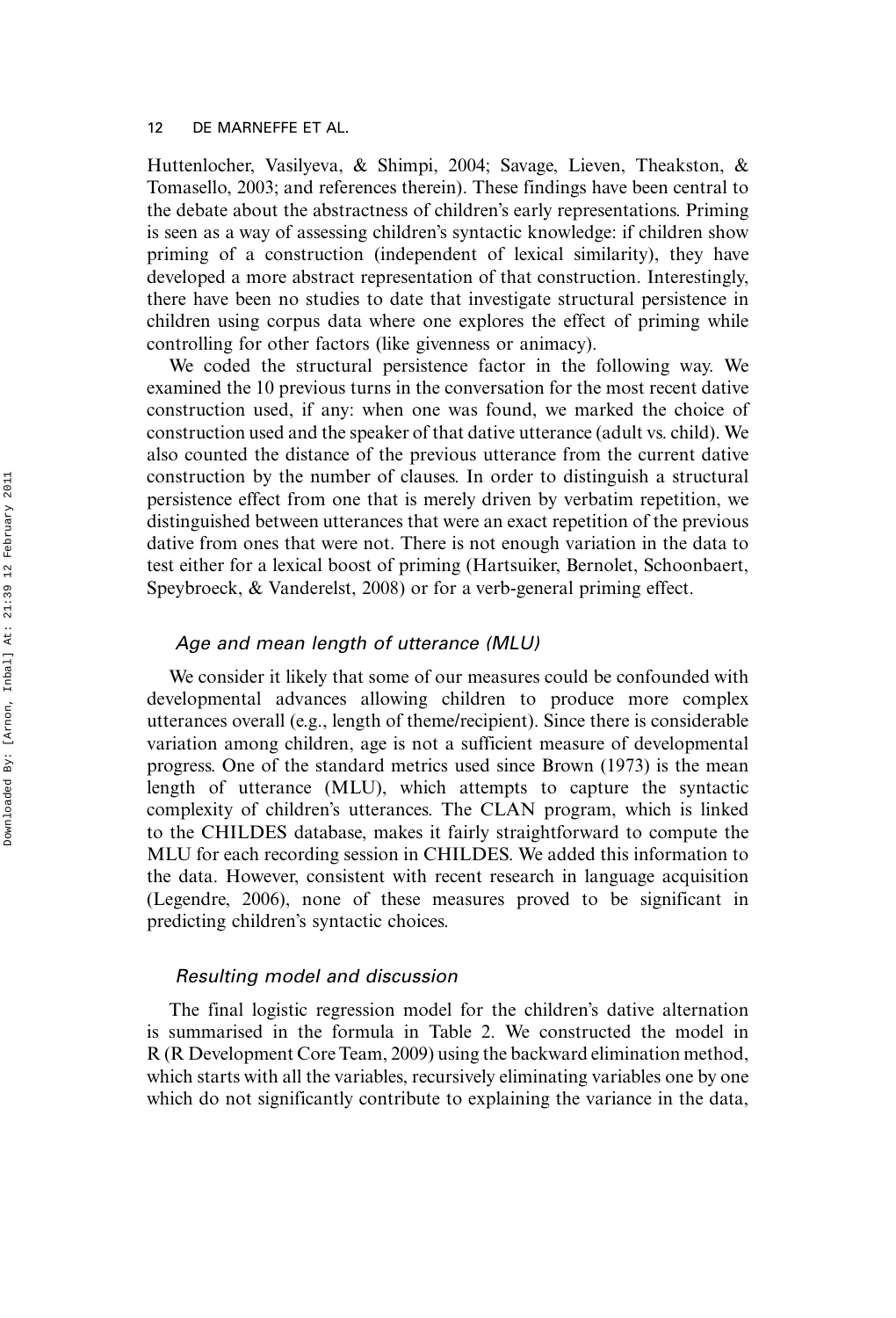| TABLE 2           |  |  |  |  |
|-------------------|--|--|--|--|
| The model formula |  |  |  |  |

|                         | Probability(Response = NP PP X, $\mu_i$ ) = 1/(1 + e <sup>-(Xβ + <math>\mu_i</math>)</sup> )<br>where: |        |  |  |  |
|-------------------------|--------------------------------------------------------------------------------------------------------|--------|--|--|--|
| $X \beta =$             | $-1.3726$                                                                                              |        |  |  |  |
|                         | $-0.5767 \times$ the number of words in the theme                                                      |        |  |  |  |
|                         | $1.0106 \times$ the number of words in the recipient                                                   | $^{+}$ |  |  |  |
|                         | $3.1265 \times$ nominal expression type of the theme = pronoun                                         | $^{+}$ |  |  |  |
|                         | $-1.4432 \times$ nominal expression type of the recipient = pronoun                                    | $^{+}$ |  |  |  |
|                         | $-1.7097 \times$ previous NP NP construction in the last ten turns = yes                               | $^+$   |  |  |  |
|                         | $2.3123 \times$ previous NP PP construction in the last ten turns = yes                                | $^+$   |  |  |  |
|                         | $-1.9161 \times$ (interaction between pronominality and givenness)                                     | $^+$   |  |  |  |
|                         | $0.1389 \times$ givenness of the theme = new                                                           |        |  |  |  |
| $\mu_I \sim N(0, 0.25)$ |                                                                                                        |        |  |  |  |

and stopping when the elimination of a variable would significantly reduce the model fit. Five variables turn out to be significant ( $p < 0.05$ ): length in words of the theme, length in words of the recipient, nominal expression type of theme and recipient, and structural persistence. The effect of persistence remains significant when we control for repetition: it is not driven solely by instances of verbatim repetition. We also find one interaction between pronominality and givenness of the theme. The other variables—age and animacy—lack predictive value and were eliminated from the final model. We also verified that there was no collinearity between the variables.

The model predicts the likelihood of the prepositional construction, stating the baseline value (the intercept), and quantifying the influence of each variable, viz. the coefficients  $\beta$  in the formula (see Table 2). The intercept gives the likelihood of the prepositional construction for the reference values of the variables. The model also accounts for variation between different speakers (random variable  $\mu_i$  where i ranges over the speakers), assuming a normal distribution of this variance. The magnitude and the direction of the influence of each variable are given by the coefficients, which are in units of log odds in the model space. Any positive value for a coefficient in the formula increases the likelihood of the prepositional construction. For example, the length of the recipient and the nominal expression type of the theme have positive coefficient values: they increase the odds of the NP PP construction. Conversely, any negative value for a coefficient decreases the likelihood of the prepositional construction. For example, the values of the coefficient of the previous NP NP construction and the length of the theme are negative: they decrease the odds of realising a NP PP construction. The coefficients can be transformed into odds ratios, which indicate the relative probabilities that one of the two outcomes will occur (in our model, the designated outcome is the NP PP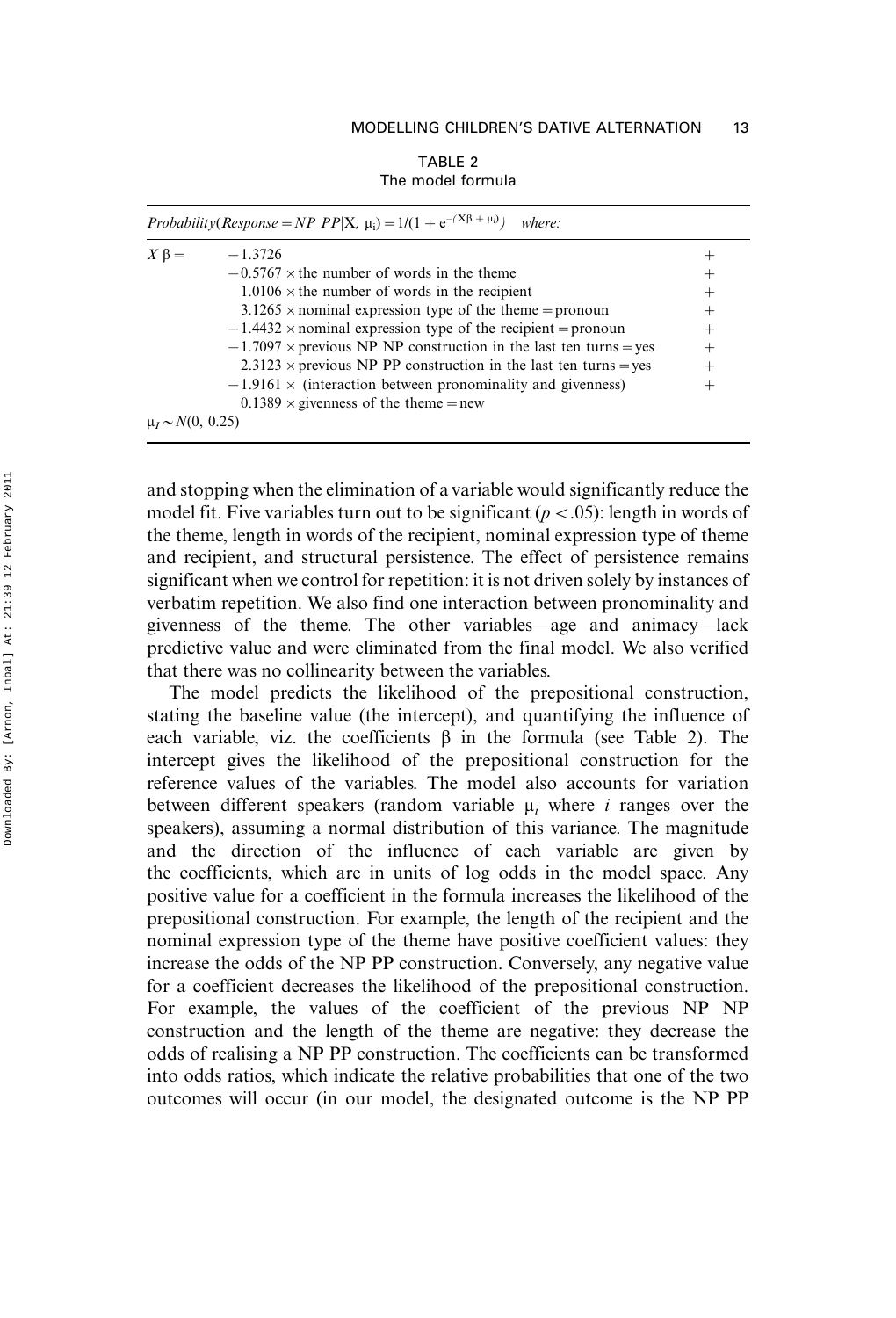construction). The odds ratios take values between 0 and  $\infty$ . Values greater than 1 favour the outcome, and the more they exceed 1, the more they favour it. On the other hand, values smaller than 1 disfavour the outcome, and the closer they are to zero, the more they disfavour it. For example, the prepositional construction is  $e^{3.1265}$  = 22.8 times more likely when the theme is a pronoun. The relative odds of each variable can be seen in Table 3, as well as the detailed p-values and confidence intervals.

One diagnosis for assessing the quality of the model is the C statistic: it is an index of concordance between the predictions of the model and the observed data. A value of 50% indicates that predictions are random, and a value above 80% indicates that the model has real discriminative capacity (Harrell, 2001). For our model, C is 89.7%. Another way of assessing the quality of the model is to get classification accuracy on unseen data: this checks that the model is not overfitted to the data it was trained on. To verify that the model generalises satisfactorily beyond the data it was trained on, we collected dative utterances of the verb bring for Adam and Sarah, as well as utterances of the verbs *give, show*, and *bring* for two other children, Eve and Jimmy (Brown, 1973; Demetras 1989b). This yielded 57 new utterances, which amounts to 10% of the training data, and is sufficient for testing purposes. Contrary to the verb give and show which favour the double object construction, bring has a balanced distribution. In the test set, 24 utterances contain the verb bring, half in the NP NP construction, half in the NP PP construction. The classification accuracy on the test set is quite high: 91.2%, which is a statistically significant improvement ( $p < 0$ 1) over a baseline of always choosing the most frequent construction (68.4%). The five erroneous predictions involve the verb bring. When restricting the test set to the verb bring, the model achieves a reasonable classification accuracy: 79.2%. It is a statistically significant improvement ( $p < 0.01$ ) over the 50%

| ×. |         |
|----|---------|
|    | ×<br>۰. |

Odds, p-values, and confidence intervals of the significant main effects and interaction in the child model

| Main effects                                        | Odds  | p-Value | 95% Confidence<br>interval |
|-----------------------------------------------------|-------|---------|----------------------------|
| Theme type $=$ pronoun                              | 22.80 | .0000   | $9.83 - 53.83$             |
| Recipient type $=$ pronoun                          | 0.24  | .0000   | $0.12 - 0.48$              |
| Theme length                                        | 0.56  | .0246   | $0.34 - 0.93$              |
| Recipient length                                    | 2.75  | .0118   | $1.25 - 6.03$              |
| Previous dative $= NP$                              | 0.18  | .0000   | $0.08 - 0.41$              |
| Previous dative $=$ PP                              | 10.10 | .0000   | $3.66 - 27.88$             |
| Theme type = pronoun $\times$ theme givenness = new | 0.15  | .0101   | $0.03 - 0.64$              |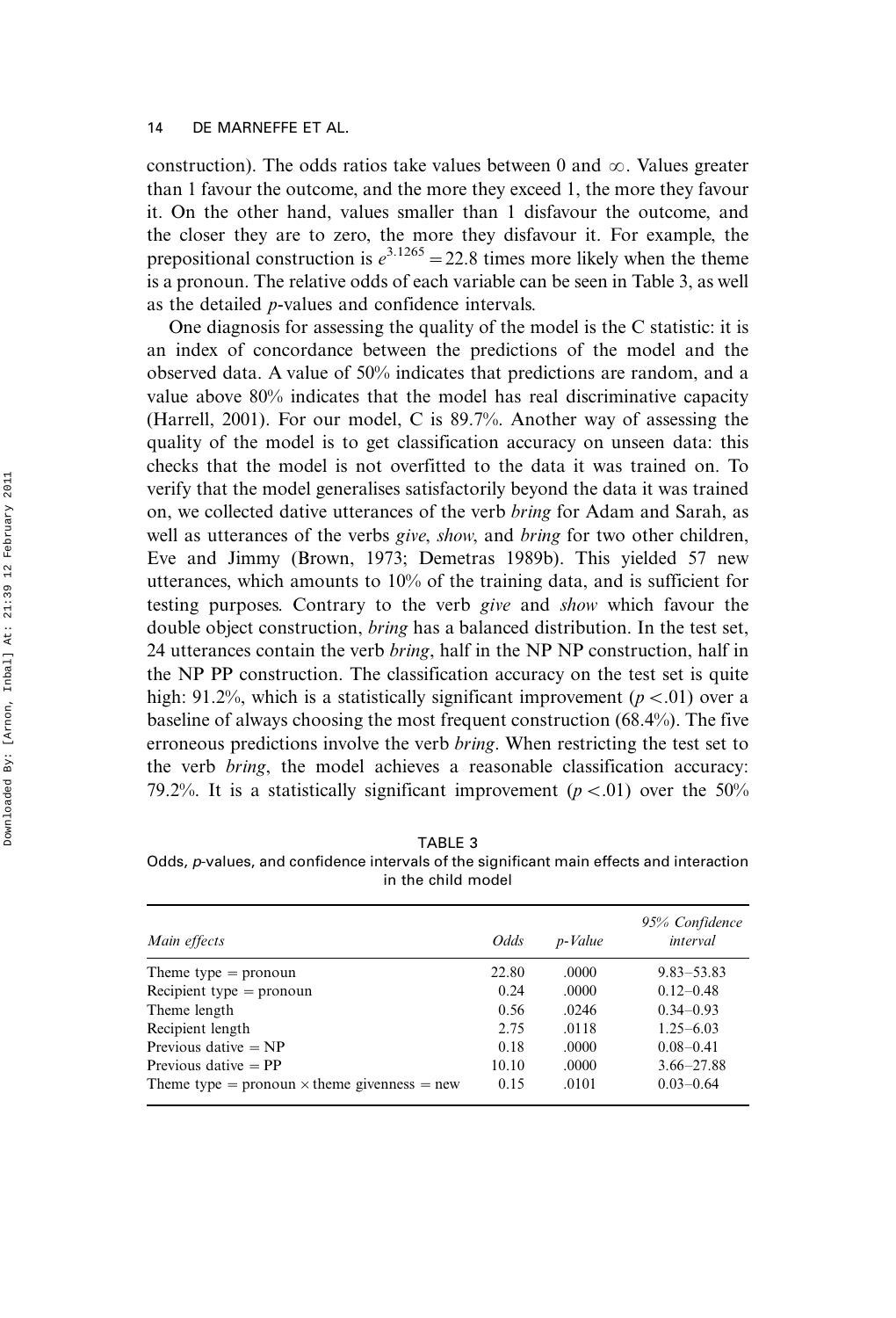baseline for bring. This demonstrates that the model is not overfitted to the data and generalises to data from unseen datives and other children.

The model delivers not only information about which variables are significant, but also about the strength of their predictive power measured in terms of log odds. The model predictions for all significant variables are shown in Figure 2.

#### Length

As in the adult data, length is a significant predictor. Long themes tend to be placed after the recipient, leading to a NP NP construction:

- (a) and she gives them some broth without any bread [Naomi, 3;3.27]
- (b) Why you give Diandros all the stuff we using? [Adam, 4;10.23]
- (c) I gotta show Gil some of my pictures [Adam, 4;2.17]

Conversely, the NP PP construction often involves a short theme:

- (d) I wanna give that to Poy now [Nina, 2;9.26]
- (e) that gorilla's giving bananas to them [Nina, 3;1.6]

The relationship between length of arguments and construction choice can be seen in the upper part of Figure 2: the probability of occurrence of the prepositional dative decreases when the length of the theme increases (upper right corner). The inverse occurs for recipient length: the probability of the prepositional dative increases as length increases.

#### Pronominality

Pronominality of theme and recipient also influences children's choices. Pronominal recipients tend to appear first, in a NP NP construction: ''dolly could go to sleep and give him a hug'' [Nina, 2;11.06]. Likewise, a pronominal theme will come first: "give it to the man" [Adam, 4;0.14]. Prepositional datives are more likely when the theme is realised as a pronoun, and less likely when the theme is realised as a lexical NP; conversely, if the recipient is realised as a pronoun, prepositional datives are less likely than if the recipient is realised as a lexical NP (centre of Figure 2). Again, this is similar to what we see in adult production. Looking at length and pronominality together, we can see harmonic alignment effects similar to those found in the Bresnan model: shorter and more prominent NPs (pronominal) align with the first syntactic position while longer and less prominent ones (non-pronominal) align with the second position.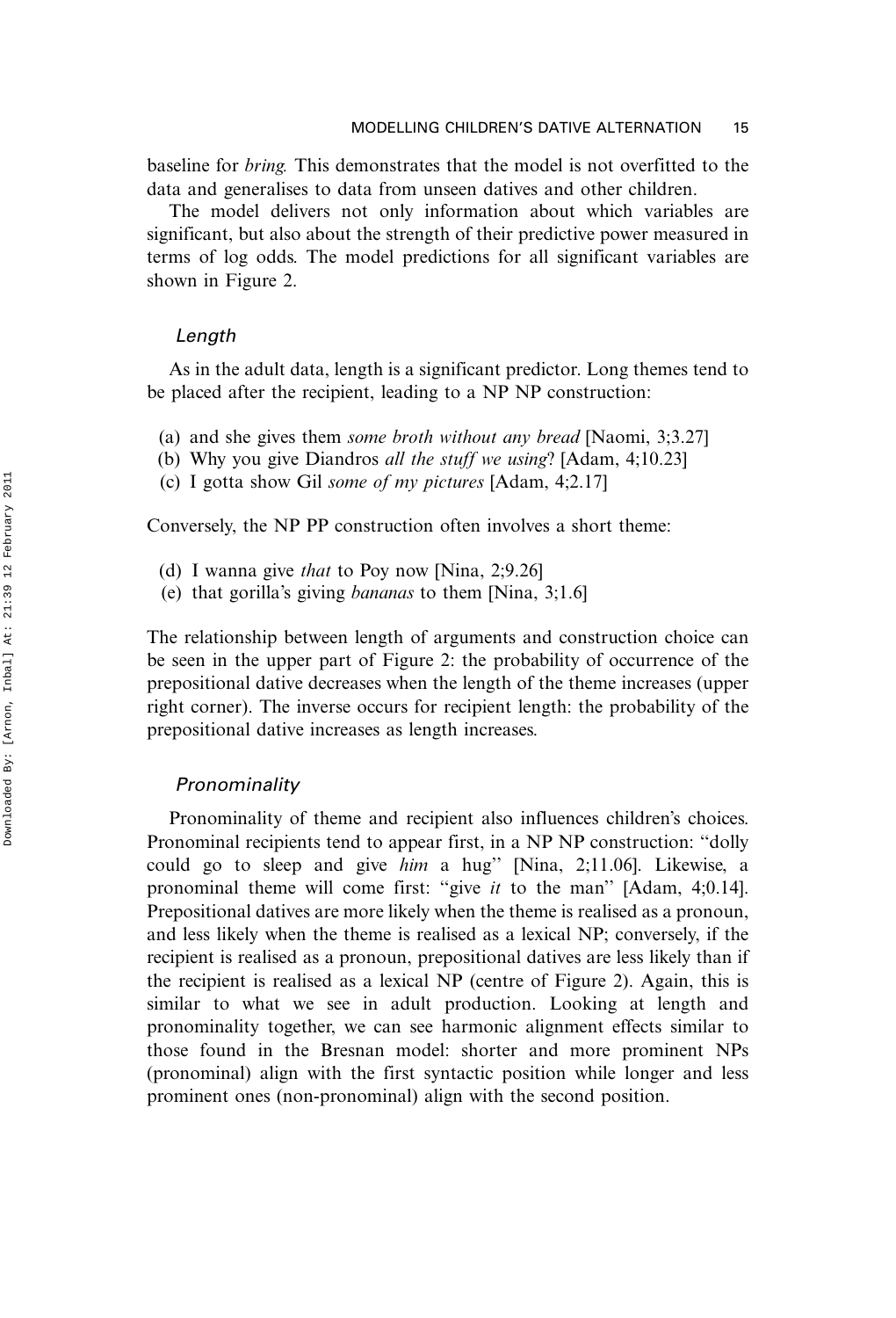

Figure 2. Log odds of prepositional dative given the main effects.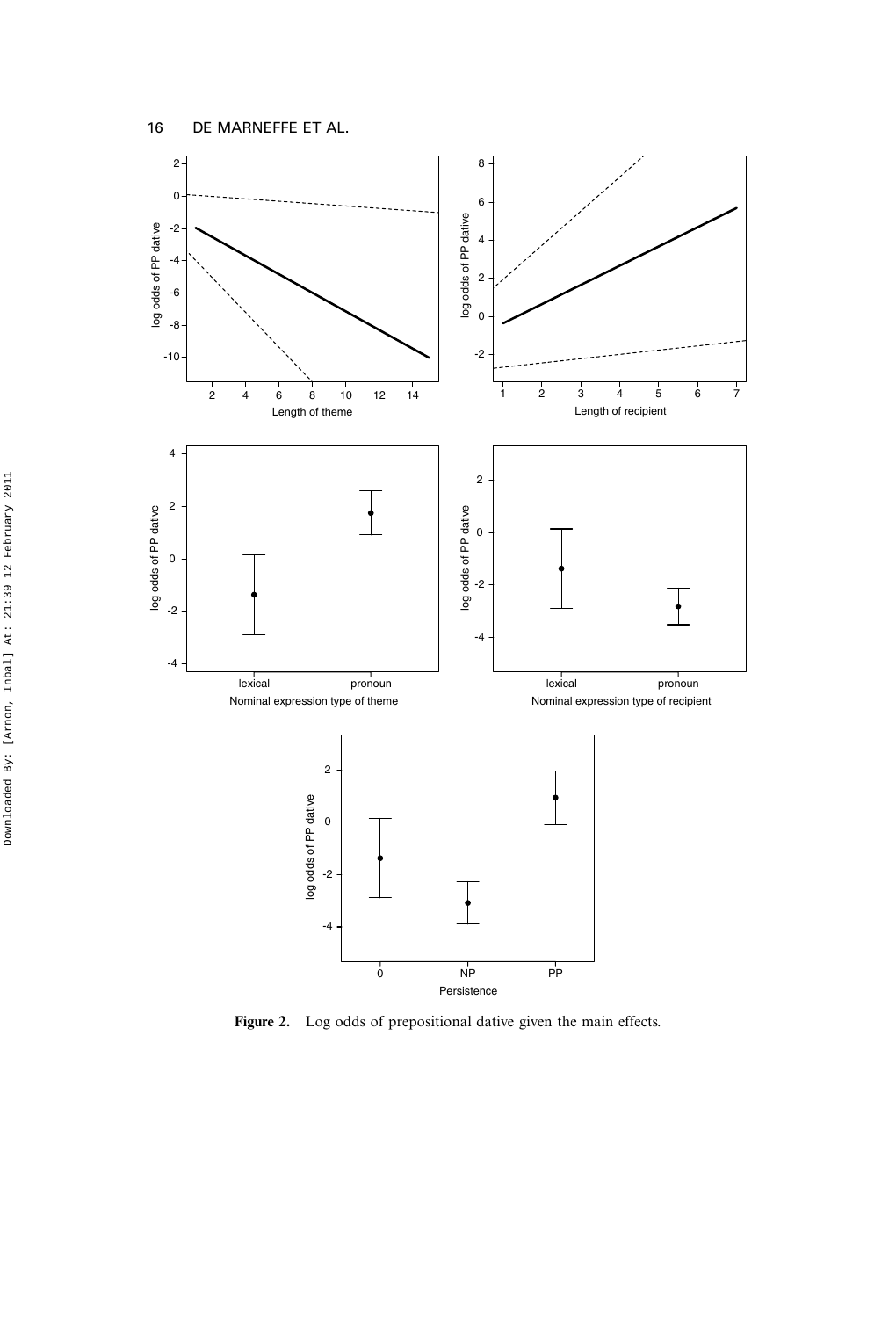#### Syntactic persistence

As in the adult model, syntactic persistence plays a role. Children tend to reuse a construction previously heard. Importantly, only 25% of these uses are exact repetitions of the previous dative construction:

[Nina, 3; 1,6]

MOT: ok # let's give him some milk. MOT: and what else would he like? CHI: I gave him some milk.

The other 75% diverge from the previous use in the choice of lexical items or verb. Children are not just repeating utterances but instead are presumably influenced by the previous construction type in creating new utterances.

[Abe, 2;8.6]

MOT: show it to Mike. CHI: give this to me Dad.

[Nina, 2;9.21]

MOT: do you think you could give me a cup of tea? CHI: ok, I will give you some more tea and sugar and milk.

The effect of persistence can be seen in the bottom of Figure 2. The previous dative influences the current one. If there was a previous dative, and it was a prepositional one (NP PP), the current construction is more likely to be a prepositional dative. Conversely, if a double object construction was previously produced (NP NP), the current construction is less likely to be a prepositional dative. This is in line with previous reports of priming in child production that were obtained using experimental methods (Branigan, Pickering, Liversedge, Stewart, & Urbac, 1995; Huttenlocher et al., 2004; Savage et al., 2003). The current findings offer further support for the effects of syntactic persistence on children of a very young age and in naturalistic settings while controlling for exact repetition. It is of interest that there is no interaction with age: children are more likely to produce a prepositional dative following a similar dative regardless of age. That is, they show sensitivity to construction type early on. Also, since we control for repetition,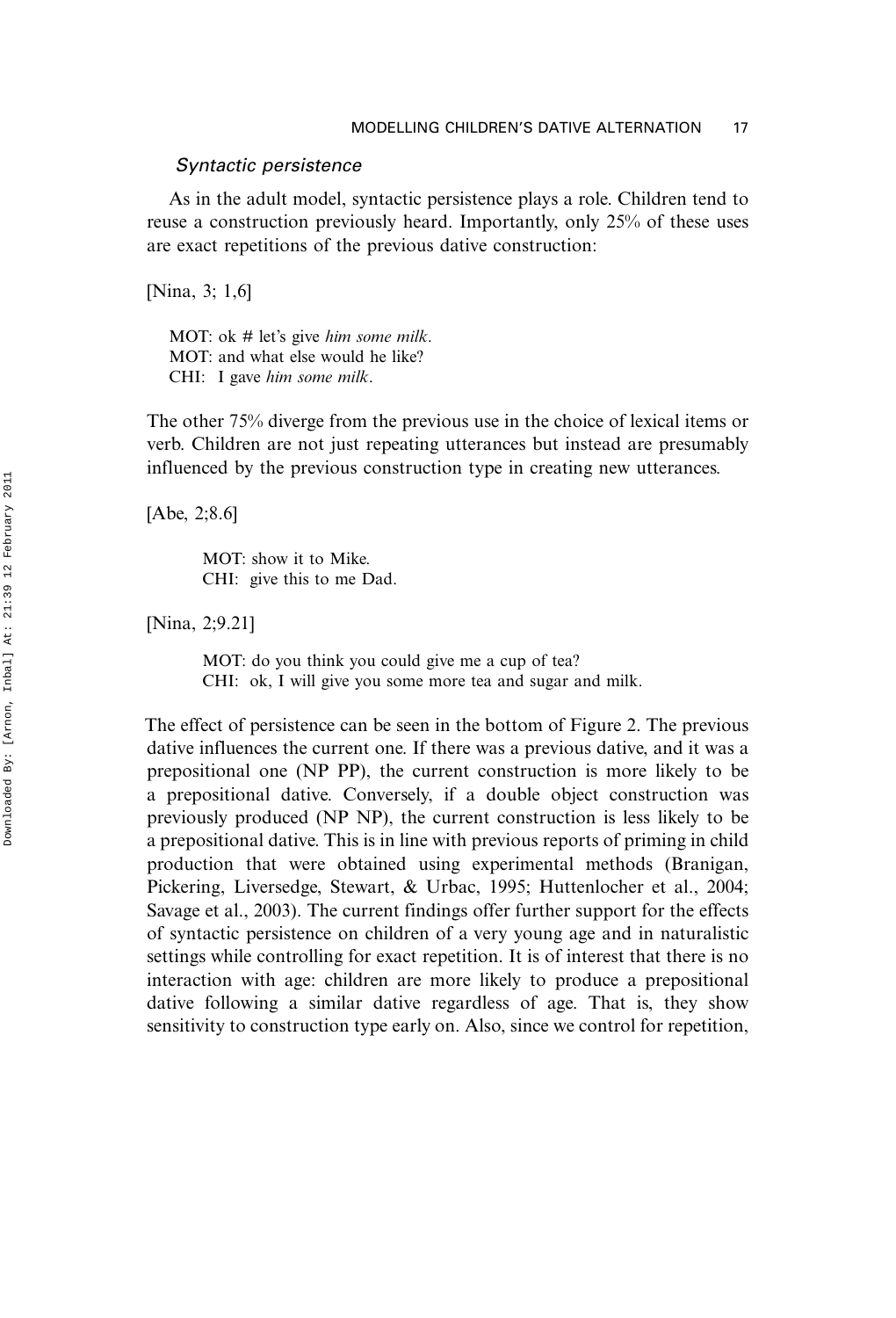we can be sure that what we see is an effect of construction type, and not merely verbatim repetition.

#### Animacy

Contrary to our expectations, animacy is not a significant factor in the child model. However the data distribution for the two verbs under consideration, give and show, explains this fact. There is not enough variation: with both verbs, most of the recipients are animate (86.3% in the double object construction—352 out of 408 utterances,  $91.8\%$  in the prepositional dative construction—112 out of 122 utterances). Given the semantics of the verbs, this distribution is not surprising: one usually gives or shows something to someone.<sup>2</sup>

#### Givenness

Givenness is also not a significant factor as a main effect. However, there is a highly significant interaction between givenness and pronominality: a theme is significantly less likely to occur in a prepositional construction when it is both pronominal and refers to a new, not previously mentioned, referent. In this condition the theme is significantly more likely to occur in the double object construction, where it is in final position, consistent with quantitative harmonic alignment (Figure 1). In contrast, givenness plays no role at all when we re-run the model on the child data excluding pronominal themes and recipients. Excluding the pronominal themes and recipients yields a small number of datives, but the distribution in givenness is well-balanced: for the NP NP construction, 25 themes are given and 20 are new, 21 recipients are given and 24 are new; for the NP PP construction, seven themes are given and eight are new, nine recipients are new and six are given. A related finding is reported in a production experiment by Stephens (2010, p. 169) where children positioned recipients first only if they were both given and pronominal. Thus, children do show the harmonic alignment effects of givenness in choosing alternative dative constructions, but the effects may be restricted to pronoun arguments.

<sup>&</sup>lt;sup>2</sup>Restricting the adult data to only two verbs does change the findings of Bresnan et al. (2007). We re-ran their model restricting the Switchboard data to the verbs give and show, and found differences in the main effects. For this restricted dataset, animacy and verb type were not significant, contrary to what has been found for the whole dataset. These two variables ceased to be significant simply because there is no longer enough variation. The data distribution of the restricted dataset is similar to the distribution for the child corpus: most recipients are animate (93.2% in the double object construction, 95.1% in the prepositional dative construction).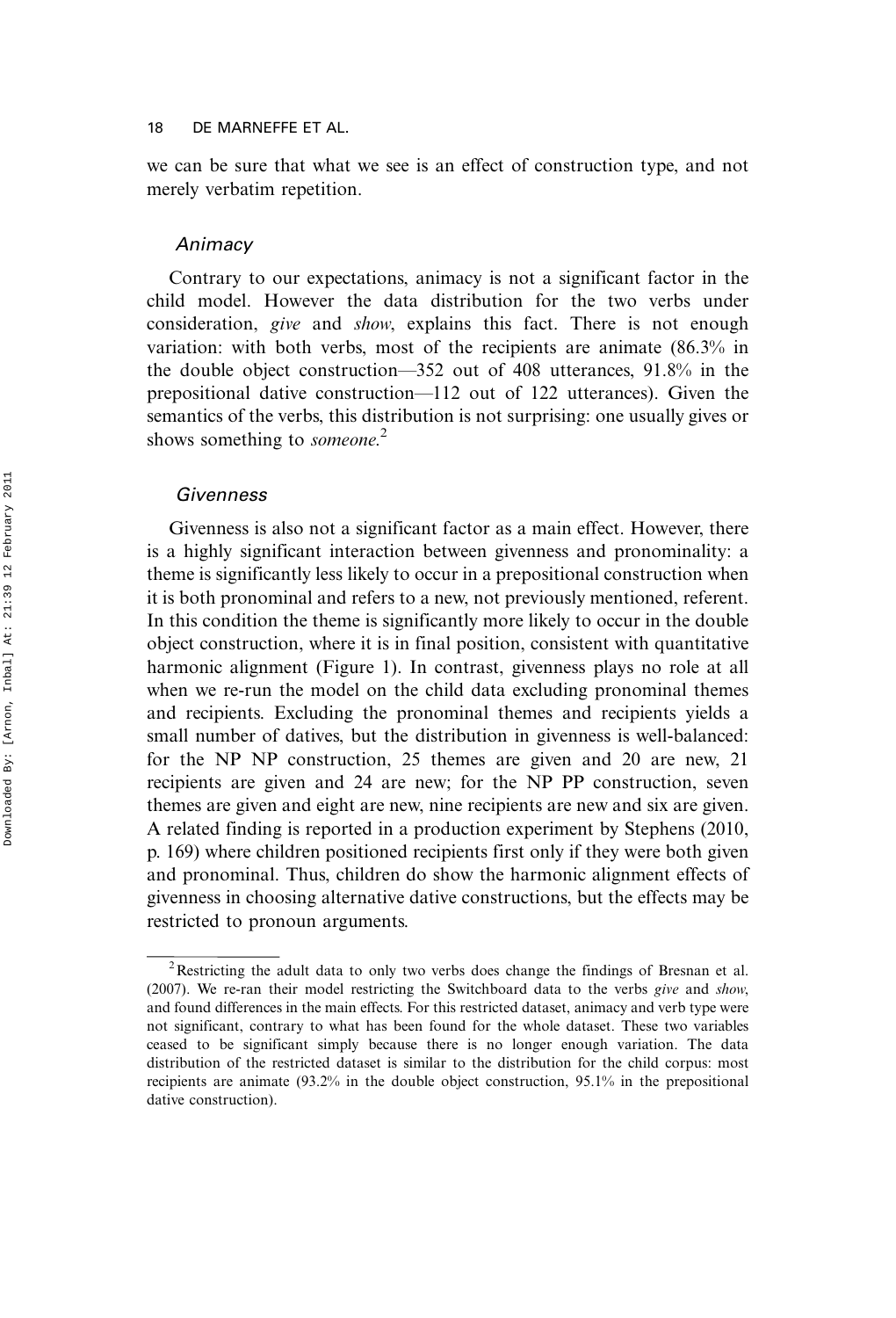Since given arguments are likely to be shorter, requiring less descriptive elaboration to establish a common ground for referring, it is important to examine whether its potential effects on lexical arguments might be masked by collinearity with length. To this end we de-correlated givenness from pronominality and length: the model takes into account what is left of givenness after removing what is captured by pronominality and length. The givenness residual does not provide a significant contribution. As in Stephens (2010, p. 169), the tendency to place the given theme before the recipient (by choosing the prepositional dative) was not significant for lexical themes. In children's dative productions, in contrast to that of adults, givenness may exert its effect on construction choice indirectly through the use of pronouns.

The global trends reported above hold locally for each child, both in terms of direction and magnitude of response. As can be seen in Figures  $3-7$ , the magnitude of the responses varies by child, but the model informs us that this variation is not significant: the intercept adjustments by child are all zero, meaning that there is no significant variation by child. Moreover, as the graphs show (Figures  $3-7$ ), the direction of the response is constant by child: the trends in the effects are similar for each child. Figures 3 and 4, respectively, show the effects of the theme and recipient length for each child where the lines are nonparametric smoothers showing the trends in the data. Figures 5 and 6 give the nominal expression type effects of the theme and the recipient for each child.



Figure 3. Effects of the length of the theme by child.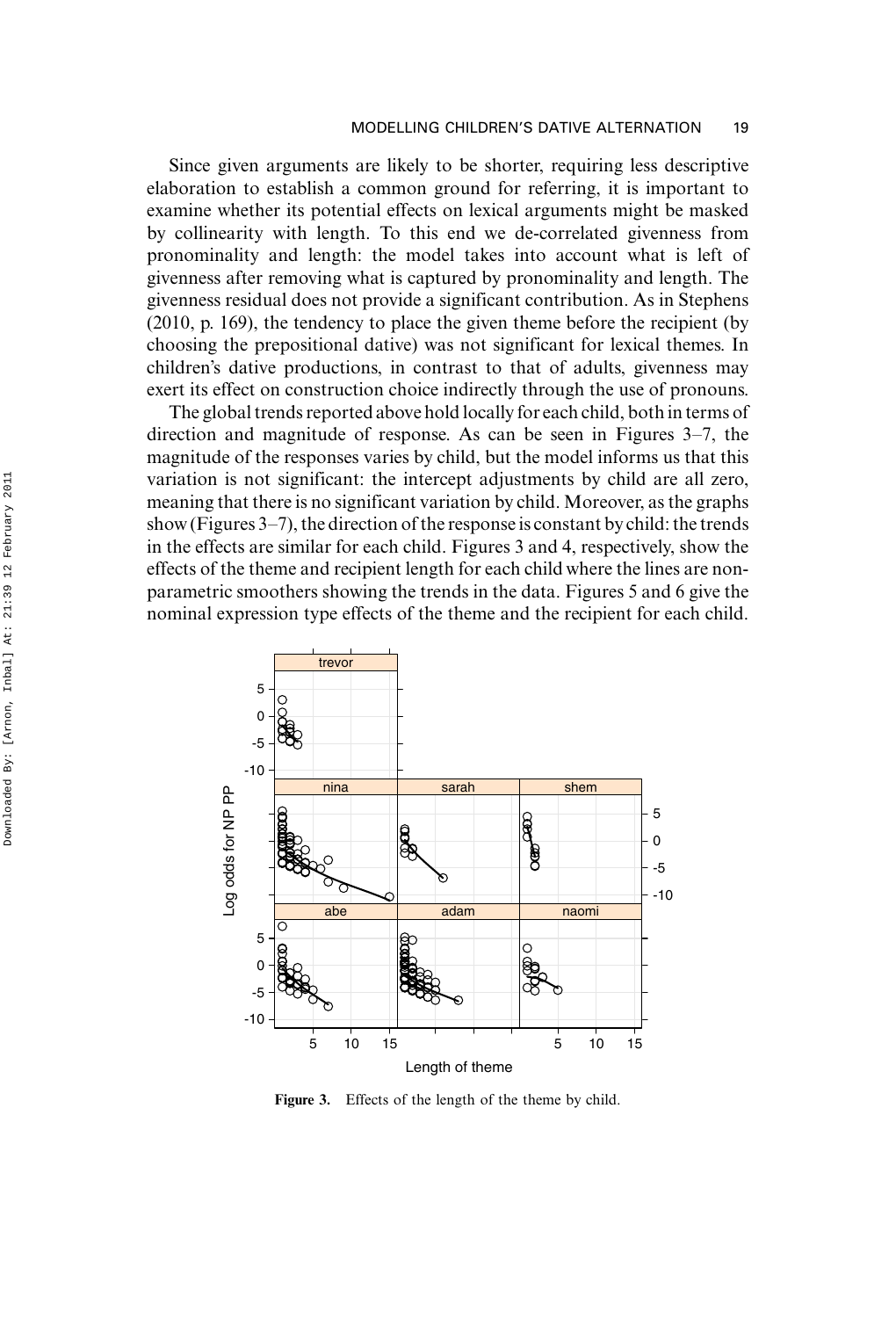

Figure 4. Effects of the length of the recipient by child.



Figure 5. Effects of the theme nominal expression by child.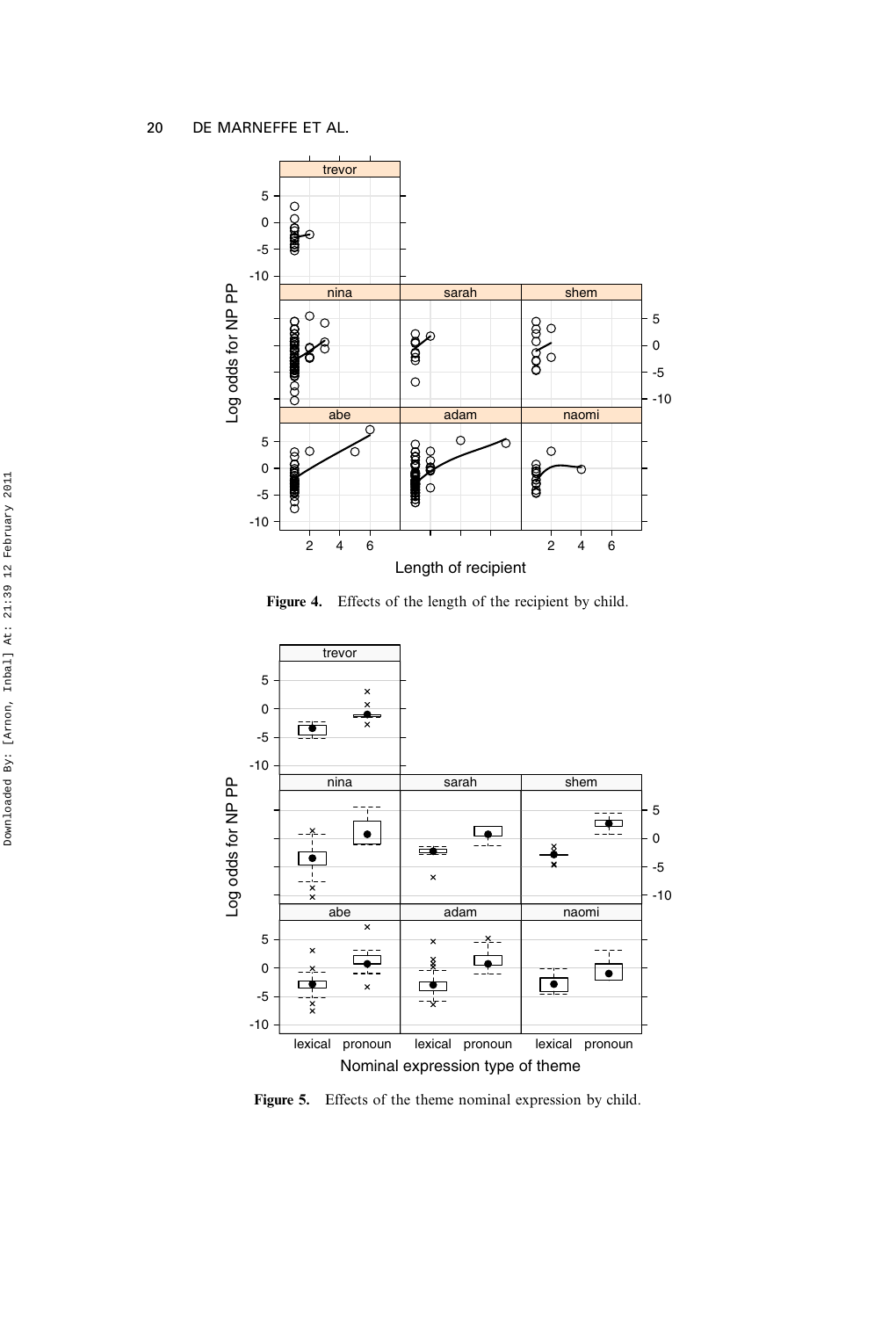

Figure 6. Effects of the recipient nominal expression by child.

Finally, Figure 7 draws the effects of persistence for each child. The graphs also show that all the children in our sample use both variants of the construction.

We see, then, that children produce alternating forms early on (consistent with Campbell and Tomasello, 2001) and that construction choice in child production is governed by multiple variables. In particular we find that (1) the probabilistic harmonic alignment pattern of adult dative productions (Figure 1) is robustly replicated in children's dative productions across the entire sample from CHILDES, and (2) these probabilistic patterns are also replicated by individual children. We also find that the influence of discourse givenness on children's construction choices differs from that of the adults in the Bresnan et al. (2007) study: with the children, the givenness effects are reliable only in their use of pronouns. Previous work has shown that the use of pronouns differs across genres (Biber and Finegan, 1989), hence this difference in our model of children's dative productions could possibly reflect the different discourse pragmatics of the face-to-face conversations sampled in our CHILDES data and the data sampled from remote telephone conversations between adult strangers in the Bresnan et al. (2007) study. This issue will be investigated when we turn next to the relation between the probabilistic patterns in the children's output and their input from child-directed speech.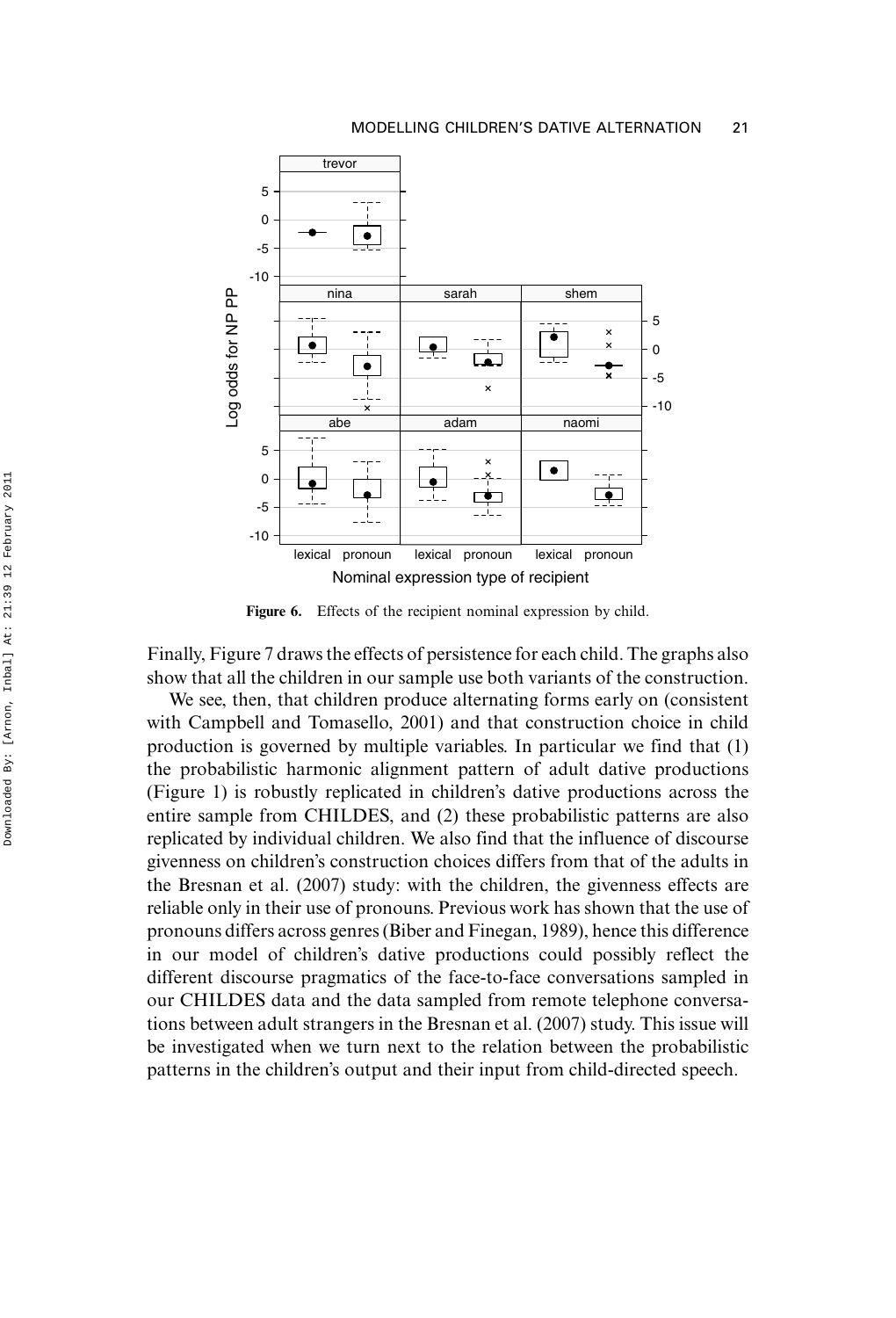

Figure 7. Effects of persistence by child.

## COMPARISON WITH CHILD-DIRECTED SPEECH

By comparing children's production with the production of their caretakers, we can directly compare what children produce with the input they receive, enabling us to see if children are sensitive to the same variables influencing adult production in the same context.

# Modelling the dative alternation in child-directed speech

To investigate the dative alternation in child-directed speech, we used the same resource as for the initial child data, the CHILDES database, and focused on the adult utterances occurring in the exchanges with the children. We collected the adult dative constructions starting from the files that yielded the most datives until we had a sample size of child-directed datives comparable to that of the child datives. This resulted in child-directed speech data from three of the children studied in the previous section: Adam, Nina, and Shem. We limited our data to this sample to facilitate statistical comparisons. If we had included all of the child-directed datives, the adult sample would have been more than double the size of the child sample making the statistical model weighted towards the adult sample. All of the caretakers produced both types of datives. As in the case of the children's data, we only took dative constructions with the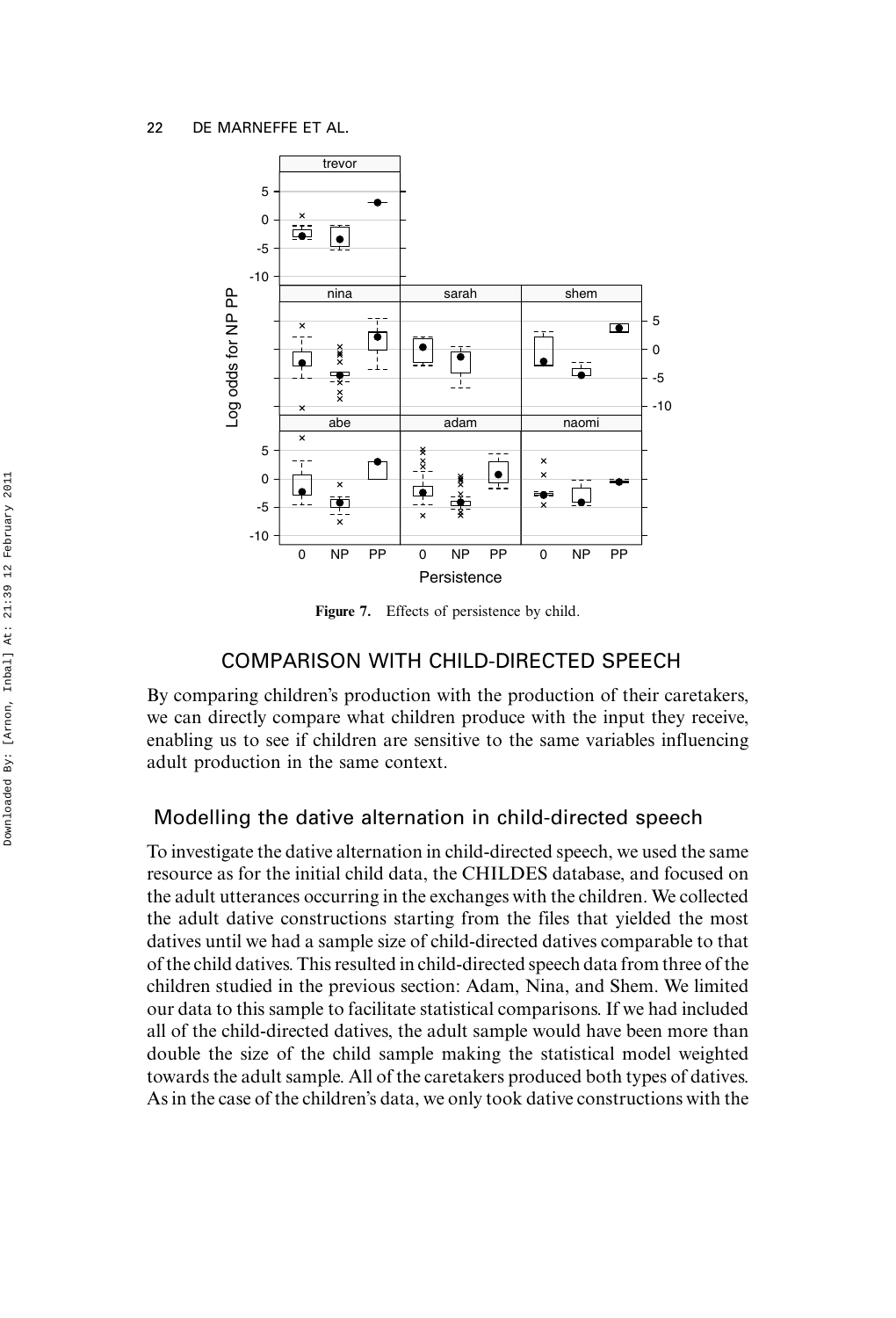verbs give and show, yielding 788 data points, and we coded the variables following the procedure previously outlined.

The dialogues typically had one primary adult interlocutor, but there were occasionally other adult speakers interacting with the child. Adult speakers who had fewer than 10 utterances were removed, yielding five different speakers for the three children. Table 4 shows the number of speaker utterances according to the child participating in the dialogues.

We applied the same modelling technique and variable selection that was used for the child data: a mixed-effects logistic regression model predicting the choice of dative construction. All the reliable main effects in the child data (pronominality of the theme and the recipient, length of the theme and the recipient, and persistence) are also reliable in the child-directed model, and the directions of the effects are the same.

As in the case of the children, animacy is not significant in the childdirected model—again this is probably due to the semantics of the verbs: most recipients in both constructions are animate (92.2% in the double object construction—539 animate recipients out of 584, 93.6% in the prepositional construction—191 out of 204).

In contrast to our findings for children's speech, givenness is a marginally reliable factor for the adults speaking to the children: when a lexical theme is new to the discourse the likelihood of a prepositional dative is reduced compared to a given lexical theme  $(p < .08)$ ; a new pronoun theme further reduces this likelihood ( $p < .06$ ). These findings remained when we decorrelated givenness from both pronominality and length to remove potential masking effects of these possibly correlated variables.

In sum, the children's output model may be described as similar to the input model of child-directed speech, but reduced in dimensionality. The trending influence of theme givenness as a main effect on dative construction choice in the input is lacking in the output. However, children do show a

|        |             |       | Number of adult dative utterances |       |  |
|--------|-------------|-------|-----------------------------------|-------|--|
| Child  | Caretaker   | NP NP | NP PP                             | Total |  |
| Adam   | Caretaker 1 | 116   | 56                                | 172   |  |
|        | Caretaker 2 | 24    | 11                                | 35    |  |
| Nina   | Caretaker 1 | 337   | 106                               | 443   |  |
| Shem   | Caretaker 1 | 95    | 29                                | 124   |  |
|        | Caretaker 2 | 12    | $\overline{2}$                    | 14    |  |
| Totals |             | 584   | 204                               | 788   |  |

TABLE 4 Number of dative constructions uttered by the children's caretakers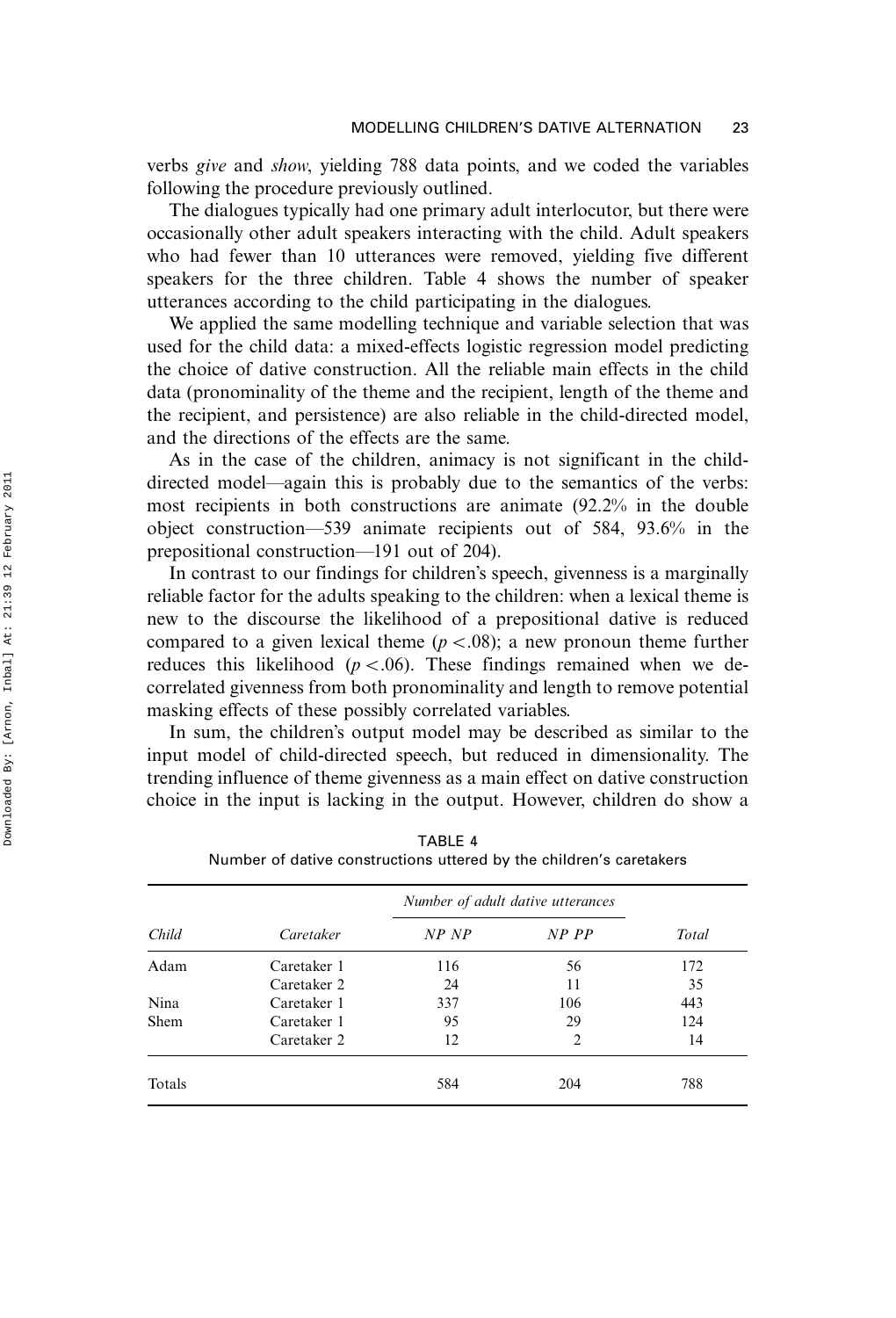| Main effects                                        | <i>Odds</i> | p-Value | 95% Confidence<br>interval |
|-----------------------------------------------------|-------------|---------|----------------------------|
| Intercept                                           | 2.01        | .3770   | $0.66 - 5.42$              |
| Theme type $=$ pronoun                              | 126.15      | .0000   | 40.15-396.37               |
| Recipient type $=$ pronoun                          | 0.06        | .0000   | $0.03 - 0.15$              |
| Theme length                                        | 0.26        | .0000   | $0.14 - 0.47$              |
| Recipient length                                    | 2.59        | .0024   | $1.40 - 4.79$              |
| Previous dative $= NP$                              | 0.31        | .0106   | $0.13 - 0.76$              |
| Previous dative $=$ PP                              | 12.3        | .0003   | $3.11 - 48.62$             |
| Theme givenness $=$ new                             | 0.50        | .0762   | $0.23 - 1.08$              |
| Theme type = pronoun $\times$ theme givenness = new | 0.10        | .0510   | $0.01 - 1.01$              |

TABLE 5 Odds, p-values, and confidence intervals of the significant main effects and interaction in the child-directed speech model

similar systematic givenness effect when using pronoun theme arguments: pronouns referring to new theme entities are more likely to appear in double object constructions than pronouns referring to given theme entities. The marginal reliability of givenness on lexical themes in the input suggests that children are initially learning only the most informative predictors of dative construction choice (McElvain, 2010).

The estimates of the variables, as well as the model intercept, are given in terms of odds ratios in Table 5. The classification accuracy of the model is very high: 94.5% (against a baseline of 74.1% when always predicting the NP NP construction). The C statistic is also high: 97.5%. The intercept adjustments for each adult speaker are given in Table 6. These adjustments represent the adult's individual bias towards the prepositional dative construction: they quantify by how much the intercept (which gives the likelihood of the prepositional construction for the reference values of the variables) has to be modified for each adult.

TABLE 6 Intercept adjustments for each adult in the mixed-effect model for child-directed speech

| Child interlocutor | Adult speaker | Intercept adjustment |
|--------------------|---------------|----------------------|
| Adam               | Caretaker 1   | $-0.182$             |
|                    | Caretaker 2   | 0.072                |
| Nina               | Caretaker 1   | 0.486                |
| <b>Shem</b>        | Caretaker 1   | $-0.367$             |
|                    | Caretaker 2   | 0.005                |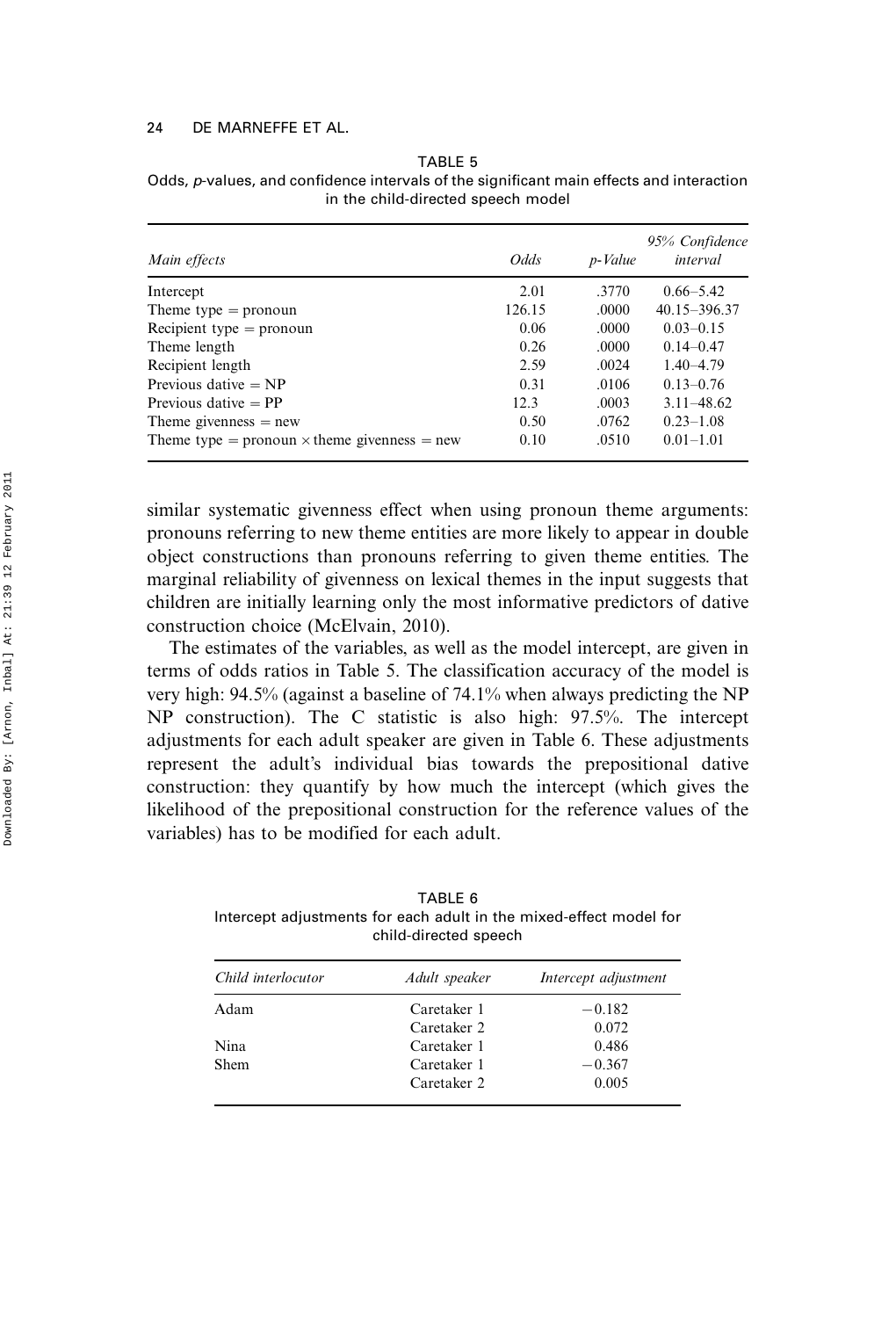### Conjoined model and discussion

To test the differences in the models of child and child-directed speech production of dative sentences for significance, we constructed a conjoined model pooling the data together from both studies, and examined how the group variable (children vs. adults) interacted with the other predictors. This model shows us whether the different variables work in different ways in the two populations.

Table 7 shows the conjoined model, in terms of odds, as well as listing the p-values and confidence intervals. We used speaker as a random effect to take into account speaker variation. The intercept adjustments for each speaker are given in Table 8. The conjoined mixed-effects regression model obtains a high classification accuracy (92.6% against a baseline of 75.3%). A C statistic of 95.6% reinforces the quality of the model.

The conjoined model shows that all of the effects shared between the separate models are significant but also reveals several significant differences between the input and output patterns. All the variables we looked at influence alternation choice in the same way for children and adults. Both show structural persistence: they produce more prepositional datives following a prepositional prime. Both show length effects with longer recipients favouring the prepositional dative, and for both a lexical recipient favours the prepositional dative construction as does a pronominal theme.

The child and adult populations differ in the sensitivity to the shared variables. The interaction effects for the length of the theme (Figure 8) as well as for the nominal expression type of the theme and the recipient in

| Main effects                                        | <i>Odds</i> | p-Value | 95% Confidence<br>interval |
|-----------------------------------------------------|-------------|---------|----------------------------|
| Intercept                                           | 1.99        | .333    | $0.49 - 8.12$              |
| $Group = child$                                     | 0.17        | .038    | $0.03 - 0.91$              |
| Theme type $=$ pronoun                              | 124.96      | .0000   | $43.10 - 362.30$           |
| Recipient type $=$ pronoun                          | 0.07        | .0000   | $0.03 - 0.15$              |
| Theme length                                        | 0.26        | .0000   | $0.14 - 0.45$              |
| Recipient length                                    | 2.50        | .0000   | $1.57 - 3.98$              |
| Previous dative $= NP$                              | 0.23        | .0000   | $0.13 - 0.41$              |
| Previous dative $=$ PP                              | 10.38       | .0000   | $4.57 - 23.54$             |
| Theme givenness $=$ new                             | 0.71        | .2415   | $0.41 - 1.25$              |
| Theme type = pronoun $\times$ theme givenness = new | 0.19        | .0071   | $0.05 - 0.63$              |
| Group = child $\times$ recipient type = pronoun     | 3.19        | .0282   | $1.13 - 8.97$              |
| Group = child $\times$ theme type = pronoun         | 0.15        | .0025   | $0.04 - 0.51$              |
| Group = child $\times$ theme length                 | 2.22        | .0382   | $1.04 - 4.74$              |

TABLE 7 Odds and p-values of main effects and interactions in the conjoined model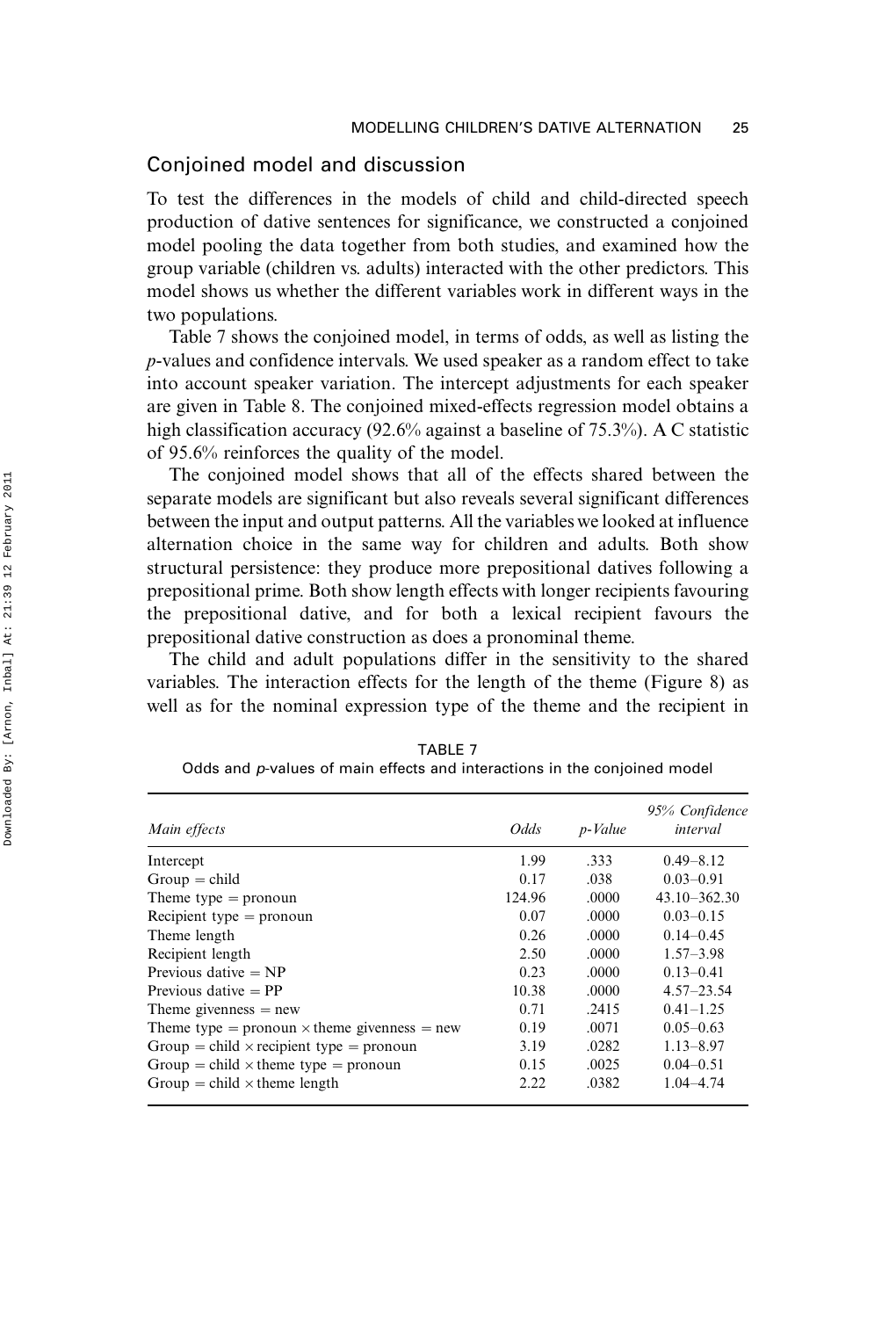| Speaker          | Intercept adjustment |
|------------------|----------------------|
| Abe              | 0.038                |
| Adam             | $-0.082$             |
| Naomi            | $-0.102$             |
| Nina             | 0.222                |
| Sarah            | $-0.106$             |
| Shem             | 0.184                |
| Trevor           | $-0.140$             |
| Adam caretaker 1 | $-0.169$             |
| Adam caretaker 2 | 0.033                |
| Nina caretaker 1 | 0.386                |
| Shem caretaker 1 | $-0.241$             |
| Shem caretaker 2 | 0.000                |
|                  |                      |

TABLE 8 Intercept adjustments for each speaker in the mixed-effect model for both adult and child data

predicting the NP PP construction (Figure 9) show that the directions of the effects are the same, but that children and adults differ in the degree to which the variable influences their choice. Longer themes are avoided by both the children and the adults in the medial position provided by the NP PP construction, but the adults' avoidance is more complete, producing a steeper fall off in the odds of a prepositional dative as the theme grows longer. In a similar way, the nominal expression type of the recipient and



Figure 8. Interaction effect for length of theme.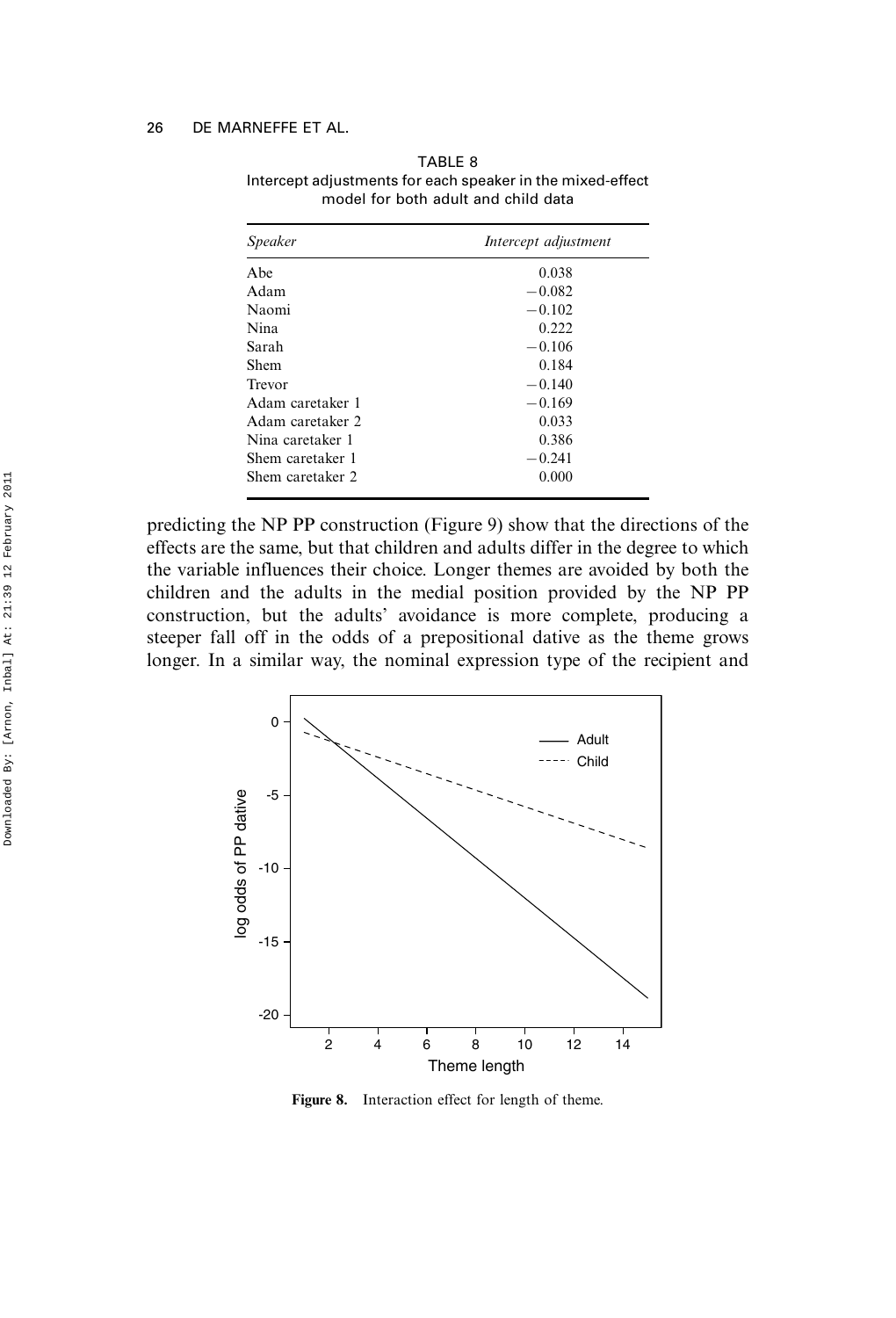

Figure 9. Interaction effects for nominal expression type of theme and recipient.

theme has a greater influence on the adults' production choice, as indicated by the steeper slope of the lines representing the effect of pronominality in the adult data (solid lines) compared to the child data (dashed lines). Judgments from the literature have shown that there is a strong dispreference against  $V NP$  Pronoun structures when the NP is lexical ("give the boy it") or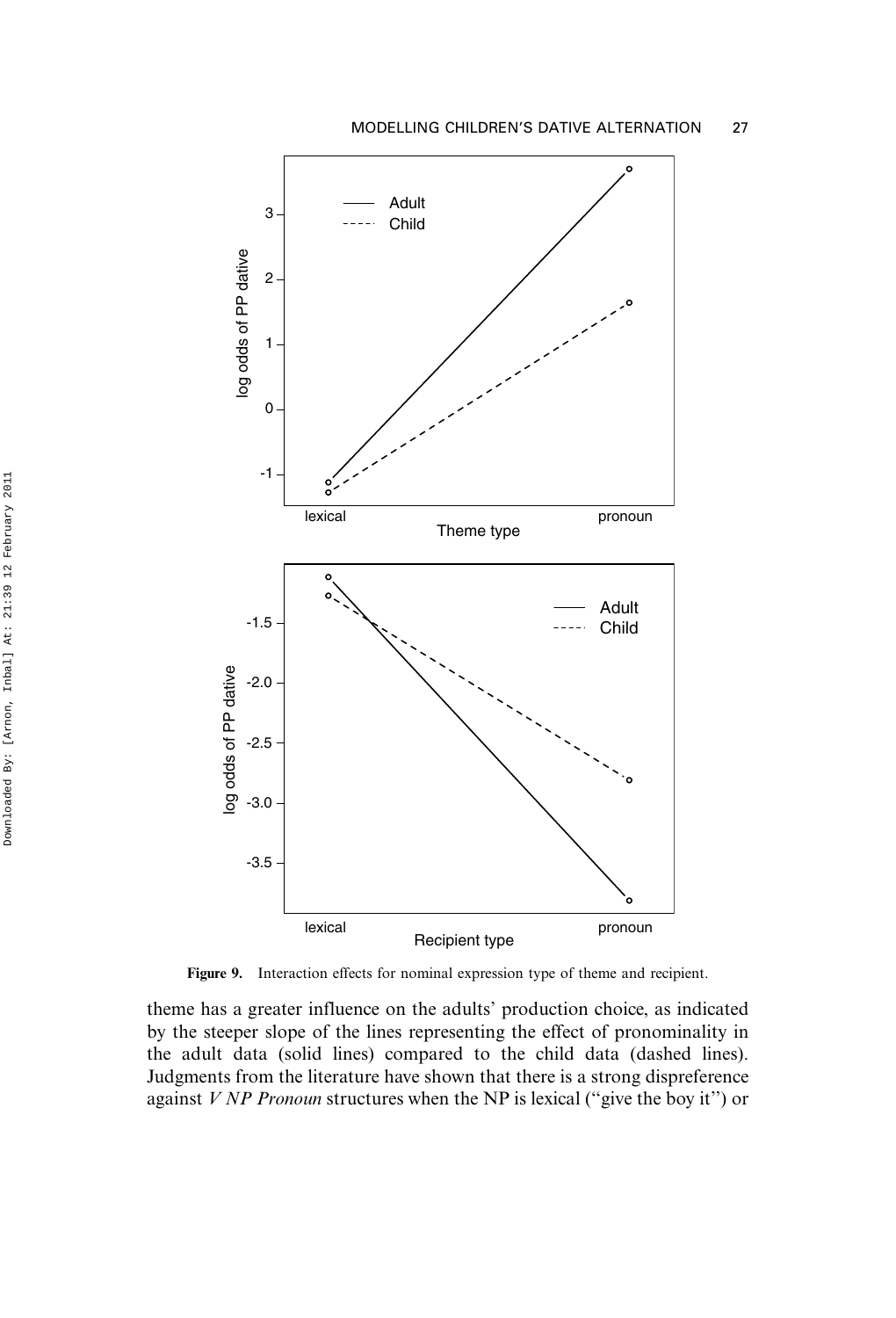

Figure 10. Proportions of pronominal forms in new and given themes for children and adults.

even when the NP is pronominal (''gave her it''); however, this dispreference is gradient and variable across speakers, as discussed in Bresnan & Nikitina (2009). Children do not manifest this dispreference to the same degree (''give me it Mommy'' [Nina 3;2.4], ''this is the last time I'm gon (t)a give you it'' [Abe 3;6.19], "Daddy # can you take that out and show me it?" [Abe 3;8.17]).

It is possible that children use stressed pronouns more, which could make a pronoun more acceptable in final position. Other prosodic or deictic differences in child speech could underlie the difference in placement of pronominal themes. Further data from audio sources could provide insight into such differences. It is also possible that such utterances reflect children's tendency to use frozen chunks which are very frequent (''give me''/''show me''/ ''give you''). Children's repeated use of such frequent bigrams may lead them to prefer realisations that build on those sequences: children would start with the frequent sequence, and add the theme to it. Further data from experiments could explore whether children accept such utterances when uttered by adults and shed light on this explanation. Whatever the reasons may be, the children's output manifests the same probabilistic patterns as their input, but less sharply.

The conjoined model fails to show a significant contrast between the children and adults in the influence of givenness on construction choice, possibly because the effect is small and only marginally reliable in our small child-directed speech dataset. But elsewhere our data provides evidence of differences in how children and adults use referring expressions, specifically in relation with givenness, as might be expected given the literature on the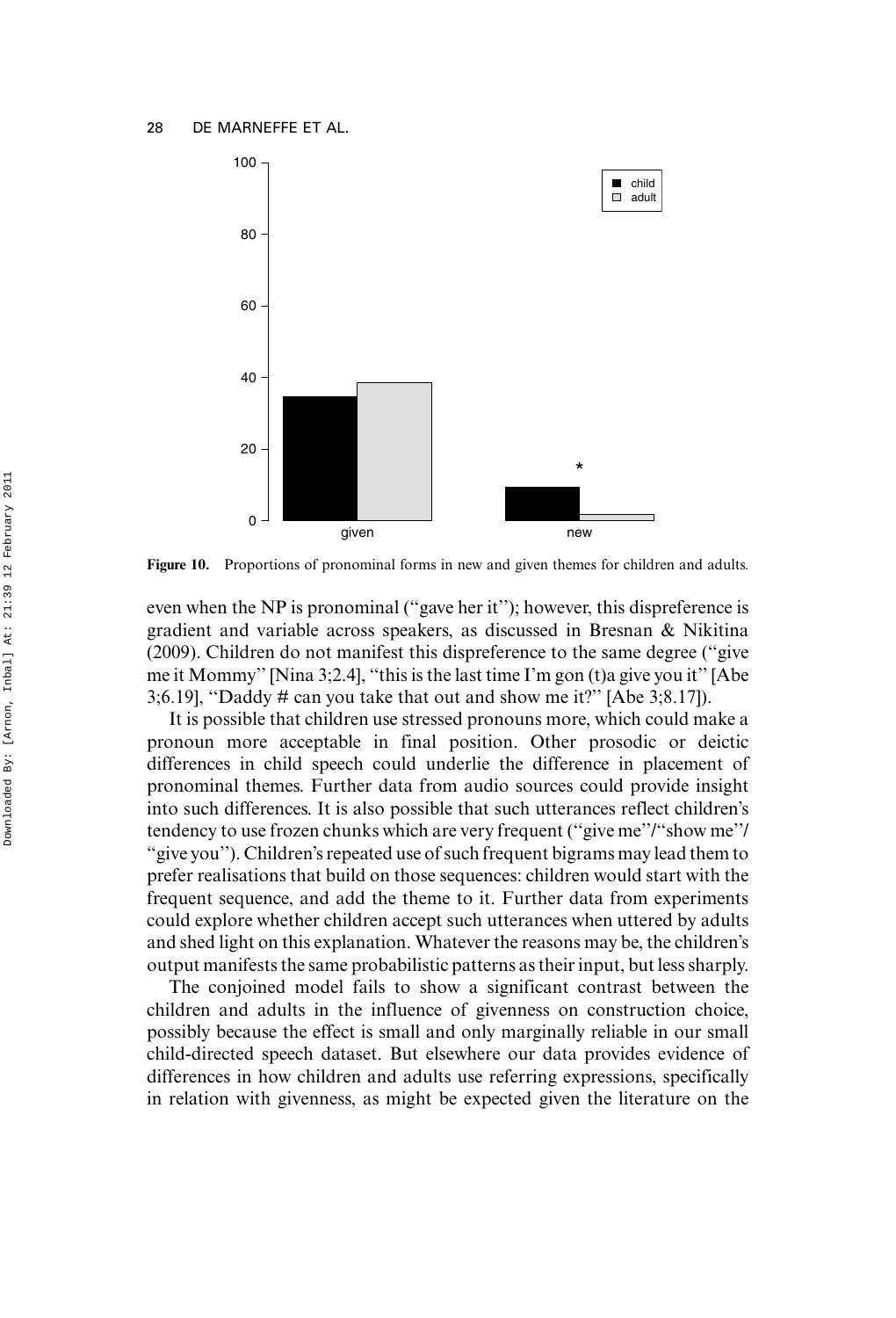development of referential production patterns (e.g., Hickmann & Hendriks, 1999; Song & Fisher, 2007). We analysed the relation between givenness and pronominality in child and adult productions. Figure 10 shows the proportion of pronominal forms children and adults use for new and given themes. The main difference lies in the use of pronouns for new entities. Children and adults use a similar proportion of pronouns for given entities [34.7% vs. 38.7%,  $\chi^2 = 1.32$  (N = 763), p = 1.4], but children are more likely to refer to a new entity with a pronominal form [9.5% vs. 1.8%,  $\chi^2 = 18.43$  $(N=590)$ ,  $p < .001$ . The results show that children are sensitive to givenness as seen by the higher proportion of pronouns for given entities compared to new ones, but they use more pronouns for new entities than adults. This is in line with previous findings showing that children are sensitive to given/new distinctions early on (Allen, 2000; MacWhinney & Bates, 1978) but still tend to use pronouns more than adults (Clancy, 1992).

In sum, there are more cases in children's production than adults where the theme is both new and pronominal. In considering how these characteristics of children's use of themes interact with dative construction choice, we can speculate that children are faced with a cue clash (Bates & MacWhinney, 1987): the pronominality of the theme pushes children towards a NP PP realisation, while its new discourse status pushes them towards a NP NP realisation. The effect of givenness on children's dative choices may be weakened by the larger proportion of cases where the influence of givenness and pronominality lead towards different constructions. Similarly, children's syntactic choices may be less sensitive to pronominality (see Figure 9) because in more cases, there is a clash between pronominality and other cues. Under this interpretation, children and adults do not differ in the way givenness influences dative choice but in the way referential form and discourse status interact. To put it another way, children have the same probabilistic constraints on their output as adults, but they have not yet learned to weight or prioritise them in a way that fully converges with their adult models.

### **CONCLUSION**

This paper has developed multi-variable models of child and adult production of the dative construction. The model demonstrates a strong similarity in the variables at play for both populations. We have found that probabilistic syntactic patterns of harmonic alignment in dative constructions used in adult-to-adult conversations also characterise adult conversations with young children, and that individual children replicate these probabilistic patterns in their own speech in ecologically natural settings. In particular, (1) children match the end-weight effects of adult speech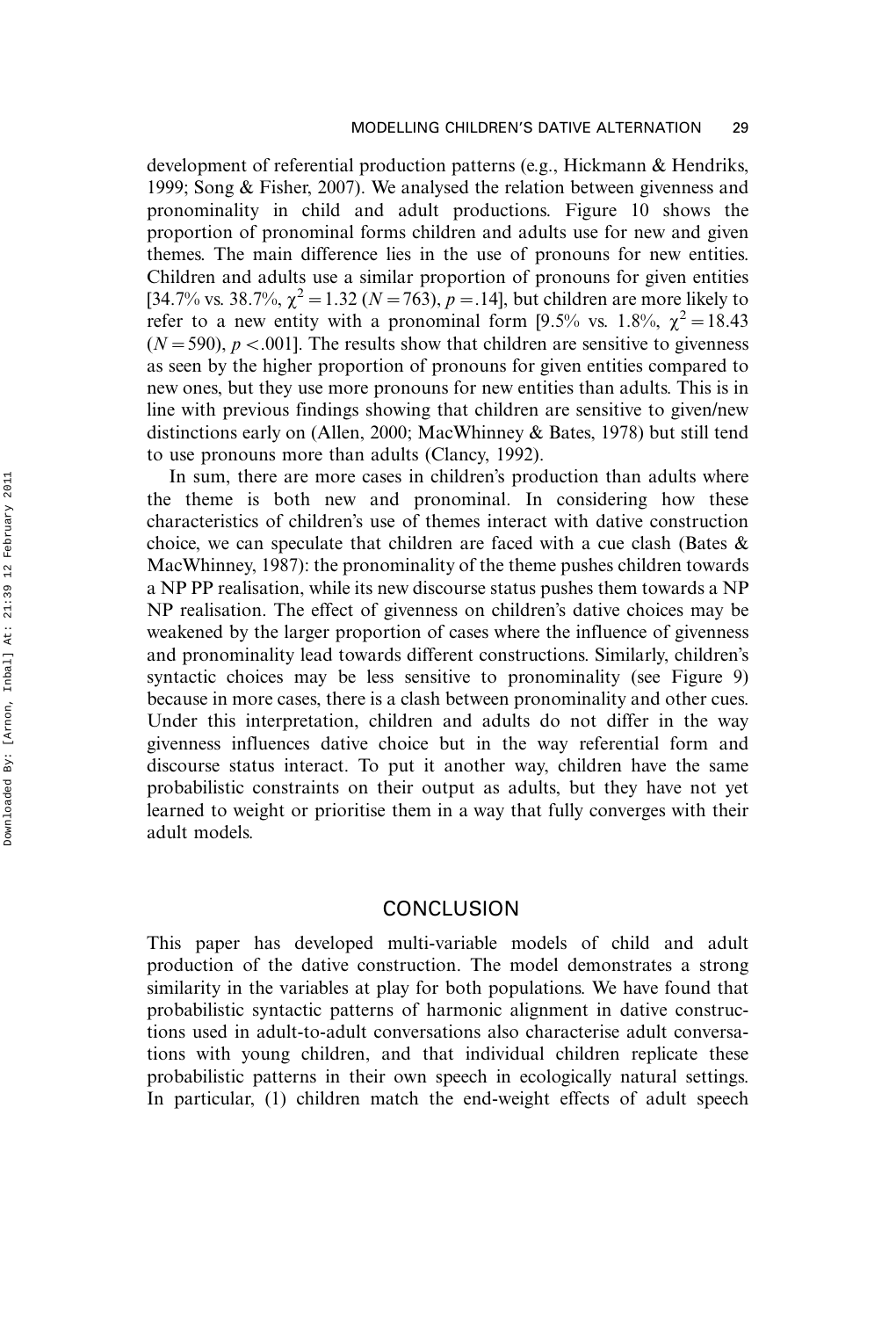addressed to them by tending to choose dative constructions that place the heavier constituent later in the clause, (2) they match the preference for dative constructions in which pronoun arguments precede lexical arguments (even after adjusting for differences including length/weight), and (3) they match the greater likelihood of using dative constructions in which discourse given themes occur earlier and new themes later (but only within the restricted domain of pronouns). All of these patterns hold after adjusting for structural persistence and repetitions, as well as individual differences in preferences for dative constructions.

From these findings, we see that children mirror the adult production patterns in their input. Our results suggest that, for the dative construction, and for the variables we looked at, child speech only differs from the speech of their adult interlocutors in degree, not in kind. Some of the differences we found (e.g., in animacy) have more to do with what children talk about, than with a fundamental difference in their variable choices among syntactic alternatives. Other differences (e.g., in the sensitivity to predictors of pronominality and givenness) are compatible with the view that children start out over-weighing cues that are more reliable (Bates & MacWhinney, 1987; Trueswell, Papafragou, & Choi, 2008).

These findings lend support to much current work in language acquisition which contends that there is a continuity between the grammars, and the parsing mechanisms, that young children and adults use (Arnon, 2010; Goodluck, 2007; Trueswell, Sekerina, Hill, & Logrip, 1999). The findings we report are also in line with the idea of a usage-based continuity in the factors that influence production, one that is related to the speech children hear. Children's syntactic choices, like those of adults, were shown to be influenced by multiple factors from early on, and the weights assigned to these factors are similar to the ones assigned by the caretakers. Our results might stem from the fact that, as in other domains, children pay attention to complex distributional patterns from early on, and are consistent with a view of language learning in which attainment of adult-like competence is assisted by the sensitivity and attention to such complex distributional patterns. Some studies have shown evidence that children fare worse on probability matching tasks than adults (Hudson Kam & Newport, 2005; see discussion in Ramscar & Gitcho, 2007) and have suggested that children tend to maximise to the dominant pattern when different forms are present in their input. However the models shown here demonstrate that child production patterns echo the probabilities of adult production patterns, which is unexpected if children are assumed to go through a period in which they regularise and maximise to only one of the alternation's variants. The naturally occurring data considered here manifests an apparent sensitivity on the part of the children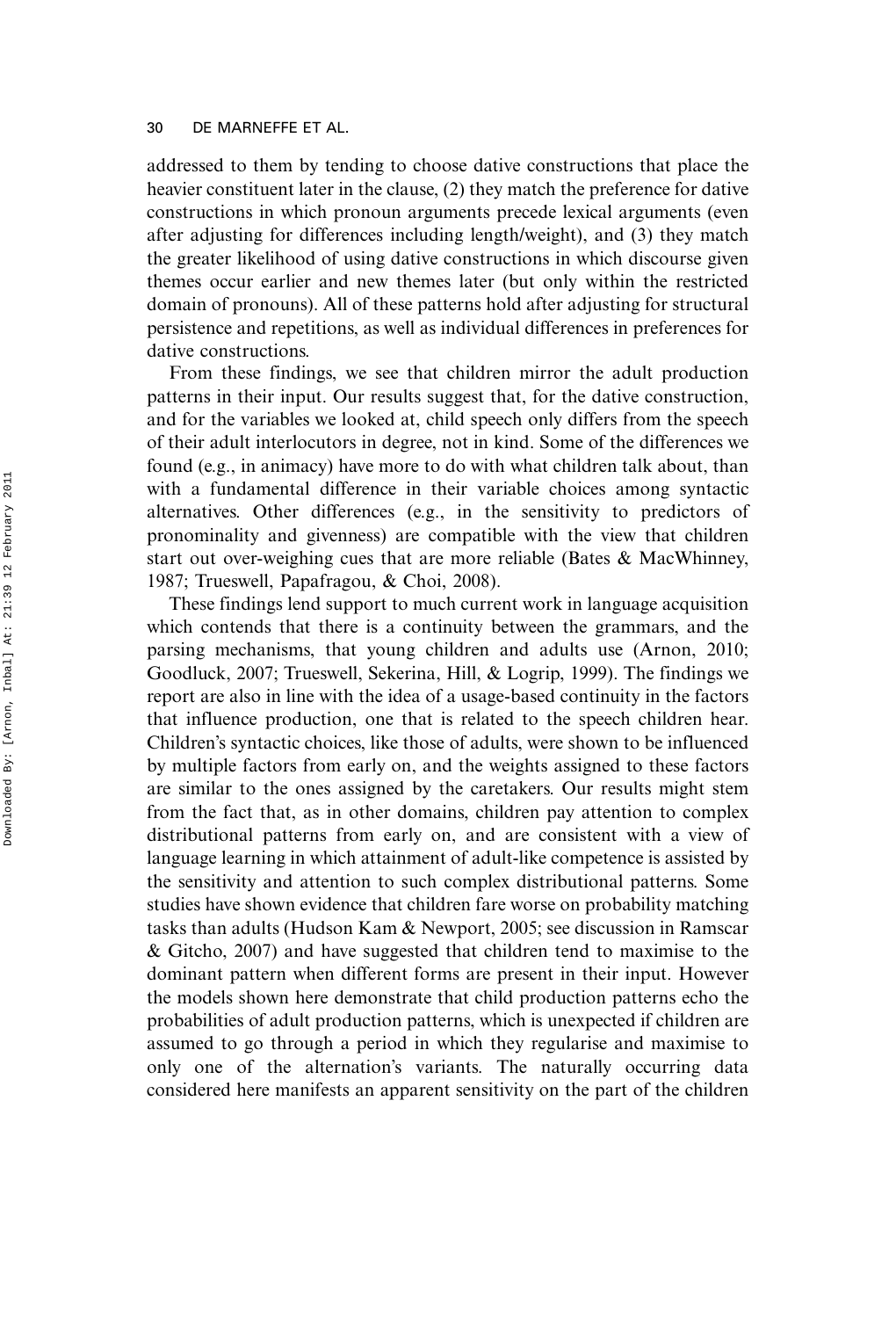to production probabilities: from early on, children are using both variants of the dative alternation and replicate subtle patterns found in their input.

This study suggests that the language learning process takes place incrementally: children are able to pick up on some of the cues available in their input, but will need to gradually refine these cue weights to get to adult-like production where, for instance, pronominality matters more. The results also demonstrate the dynamic nature of language learning (Smith & Thelen, 1993): changes happening in one area (e.g., reduction of pronominal reference for new entities) will influence patterns in another area (the effect of givenness on dative choice).

This study has also shown that statistical modelling techniques can yield insight into the variables at play in children's speech production, as well as into the way they compare to the ones used by adults. It is a fruitful technique to investigate patterns of use within an age group, across age groups, and between different populations (for example adults and children). These techniques can be extended to examine the different ways adults talk to children vs. other adults. Further research may shed light upon why the differences between these patterns of production were observed, for instance by exploring interactions with processing capacities, such as resource limitations. Given the size of the corpus, our results are promising rather than definitive, yet already indicate that new evidence can be brought to bear on the acquisition of alternations using quantitative modelling methods.

> Manuscript received May 2009 Revised manuscript received November 2010

# **REFERENCES**

- Aissen, J. (1999). Markedness and subject choice in optimality theory. Natural Language and Linguistic Theory,  $17(4)$ ,  $673-711$ .
- Allen, S. (2000). A discourse-pragmatic explanation for argument representation in child Inuktitut. Linguistics, 38, 483-521.
- Arnold, J., Wasow, T., Losongco, A., & Ginstrom, R. (2000). Heaviness vs. newness: The effects of complexity and information structure on constituent ordering. *Language*, 76, 28–55.
- Arnon, I. (2010). Re-thinking child difficulty: The effect of NP type on child processing of relative clauses in Hebrew. Journal of Child Language,  $37(1)$ ,  $27-57$ .
- Aylett, M., & Turk, A. (2004). The smooth signal redundancy hypothesis: A functional explanation for relationships between redundancy, prosodic prominence, and duration in spontaneous speech. Language and Speech, 47, 31-56.
- Baayen, H. (2008). Practical data analysis for the language sciences with R. Cambridge, UK: Cambridge University Press.
- Bates, E., Dale, P., & Thal, D. (1995). Individual differences and their implications for theories of language development. In P. Fletcher & B. MacWhinney (Eds.), *Handbook of child language* (pp.  $96-151$ ). Oxford, UK: Blackwell.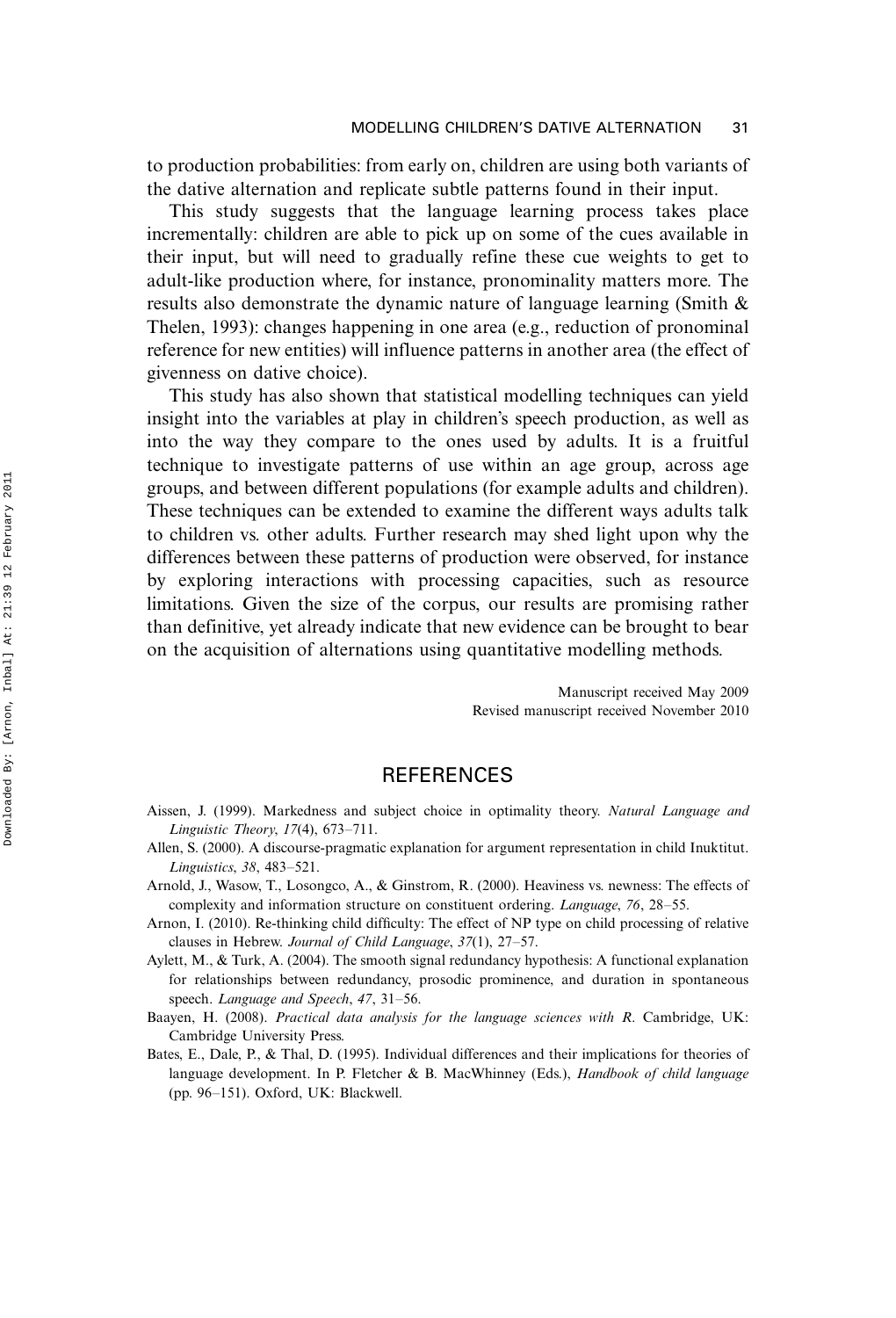- Bates, E., & MacWhinney, B. (1987). Competition, variation and language learning. In B. MacWhinney (Ed.), Mechanisms of language acquisition (pp. 157-194). Hillsdale, NJ: Erlbaum.
- Becker, M. (2007). Animacy, expletives, and the learning of the raising-control distinction. In A. Belikova, L. Meroni, & M. Umeda (Eds.), Generative approaches to language acquisition North America 2 (pp. 12-20). Somerville, MA: Cascadilla Proceedings Project.
- Behaghel, O. (1909). Beziehungen zwischen Umfang und Reihenfolge von Satzgliedern. Indogermanische Forschungen,  $25(110)$ ,  $110-142$ .
- Bell, A., Brenier, J., Gregory, M., Girand, C., & Jurafsky, D. (2009). Predictability effects on durations of content and function words in conversational English. Journal of Memory and Language,  $60(1)$ ,  $92-111$ .
- Bell, A., Jurafsky, D., Fosler-Lussier, E., Girand, C., Gregory, M., & Gildea, D. (2003). Effects of disfluencies, predictability, and utterance position on word form variation in English conversation. Journal of the Acoustical Society of America, 113(2), 1001-1024.
- Bencini, G. M. L., & Valian, V. (2008). Abstract sentence representation in 3-year-olds: Evidence from comprehension and production. Journal of Memory and Language, 59, 97–113.
- Biber, D., & Finegan, E. (1989). Drift and the evolution of English style: A history of three genres. Language, 65(3), 487-517.
- Bock, J. (1982). Toward a cognitive psychology of syntax: Information processing contributions to sentence formulation. *Psychological Review*, 89(1), 1-47.
- Bock, J. (1986). Syntactic persistence in language production. Cognitive Psychology, 18(33), 355– 387.
- Bock, J., & Irwin, D. E. (1980). Syntactic effects of information availability in sentence production. Journal of Verbal Learning and Verbal Behavior, 19, 467–484.
- Bock, J., Loebell, H., & Morey, R. (1992). From conceptual roles to structural relations: Bridging the syntactic cleft. Psychological Review, 99, 150-171.
- Bock, J., & Warren, R. K. (1985). Conceptual accessibility and syntactic structure in sentence formulation. Cognition, 21, 47-67.
- Branigan, H., Pickering, M., Liversedge, S., Stewart, A., & Urbach, T. (1995). Syntactic priming: Investigating the mental representation of language. Journal of Psycholinguistic Research, 24, 489-506
- Branigan, H., Pickering, M., & Tanaka, M. (2008). Contributions of animacy to grammatical function assignment and word order during production. Lingua, 118(2), 172-189.
- Brennan, S. E., & Clark, H. H. (1996). Conceptual pacts and lexical choice in conversation. Journal of Experimental Psychology: Learning, Memory and Cognition, 22, 482-1493.
- Bresnan, J. (2007). Is knowledge of syntax probabilistic? Experiments with the English dative alternation. In S. Featherston & W. Sternefeld (Eds.), Roots: Linguistics in search of its evidential base, Series: Studies in generative grammar (pp. 75-96). Berlin/New York: Mouton de Gruyter.
- Bresnan, J., Cueni, A., Nikitina, T., & Baayen, R. H. (2007). Predicting the dative alternation. In G. Boume, I. Kramer, & J. Zwarts (Eds.), *Cognitive foundations of interpretation* (pp. 69–94). Amsterdam: Royal Netherlands Academy of Sciences.
- Bresnan, J., & Nikitina, T. (2009). The gradience of the dative alternation. In L. Uyechi & L. H. Wee (Eds.), Reality, exploration and discovery: Pattern interaction in language and life (pp. 161– 184). Stanford, CA: CSLI Publications.
- Brown, R. (1973). A first language: The early stages. Cambridge, MA: Harvard University Press.
- Campbell, A. L., & Tomasello, M. (2001). The acquisition of English dative constructions. Applied Psycholinguistics, 22, 253-267.
- Clancy, P. (1992). Referential strategies in the narratives of Japanese children. Discourse Processes,  $15.441 - 467.$
- Clark, E. V. (1978). Awareness of language: Some evidence from what children say and do. In R. J. A. Sinclair & W. Levelt (Eds.), *The child's conception of language* (pp. 17–43). Berlin: Springer Verlag.
- Clark, E. V. (2003). First language acquisition. Cambridge, UK: Cambridge University Press.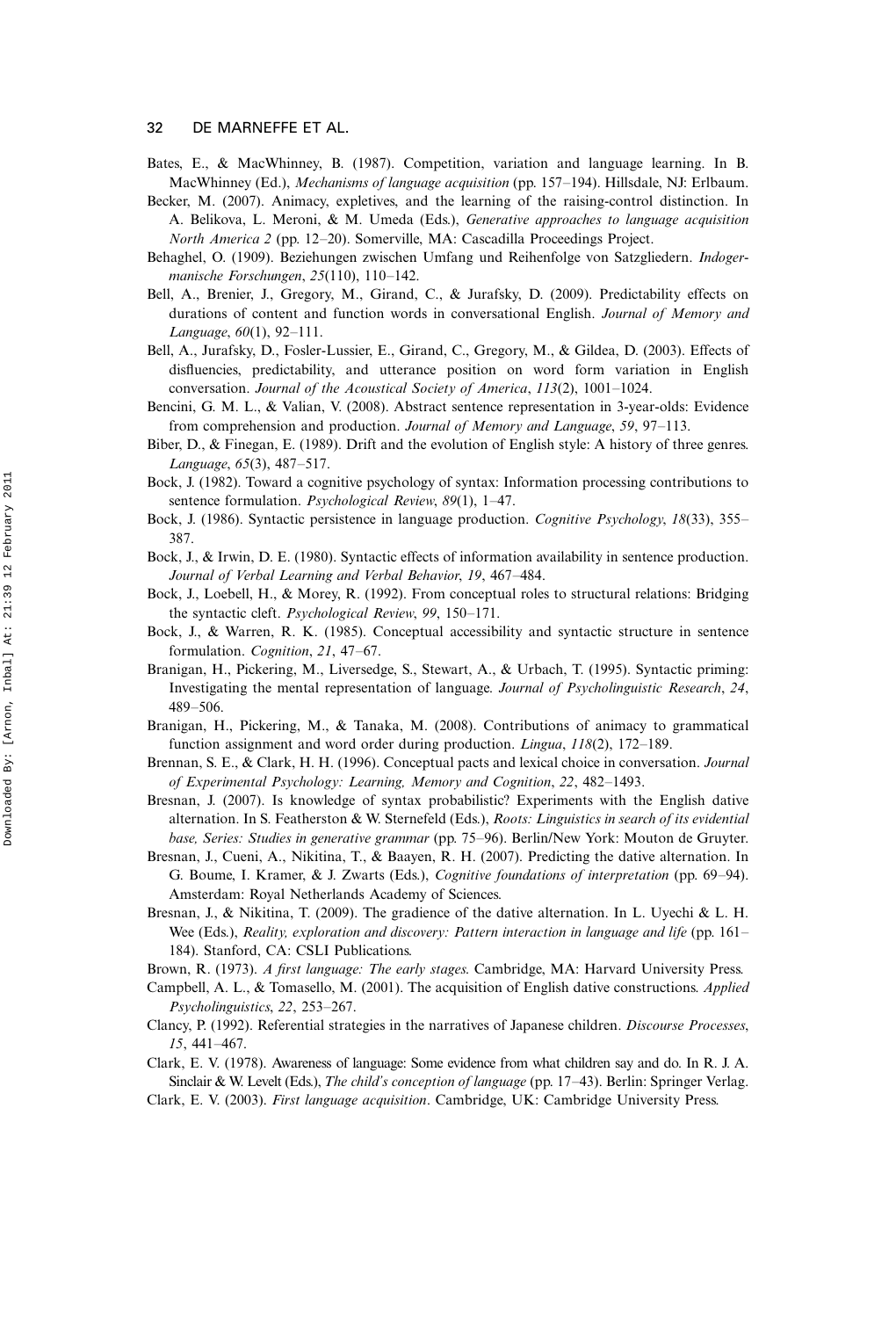- Collins, P. (1995). The indirect object construction in English: An informational approach. Linguistics, 33, 3549.
- Conwell, E., & Demuth, K. (2007). Early syntactic productivity: Evidence from dative shift. Cognition, 103, 63-179.
- Demetras, M. (1989a). Working parents conversational responses to their two-year-old sons. Working paper. University of Arizona.
- Demetras, M. (1989b). Changes in parents' conversational responses: A function of grammatical development. Paper presented at ASHA, St. Louis, MO.
- Diessel, H. (2007). Frequency effects in language acquisition, language use, and diachronic change. New Ideas in Psychology, 25, 108-127.
- Drenhaus, H., & Féry, C. (2008). Animacy and child grammar: An OT account. *Lingua, 118(2)*,  $222 - 244$ .
- Erteschik-Shir, N. (1979). Discourse constraints on dative movement. In T. Givón (Ed.), Syntax and semantics: Discourse and syntax (Vol. 12, pp. 441-467). New York: Academic Press.
- Estigarribia, B. (2010). Facilitation by variation: Right-to-left learning of English Yes/No questions. Cognitive Science, 34(1), 68-93.
- Fernald, A., & Mazzie, C. (1991). Prosody and focus in speech to infants and adults. Developmental  $Psychology, 27(2), 209-221.$
- Fisher, C., Hall, D. G., Rakowitz, R., & Gleitman, L. (1994). When it is better to receive than to give: Syntactic and conceptual constraints on vocabulary growth. *Lingua*, 92, 333–375.
- Forster, K. I., & Masson, M. E. J. (Eds.). (2008). Emerging data analysis [Special issue]. Journal of Memory and Language, 59(4).
- Foulkes, P., Docherty, G., & Watt, D. (2005). Phonological variation in child-directed speech. Language, 81(1), 177-206.
- Gahl, S., & Garnsey, S. M. (2004). Knowledge of grammar, knowledge of usage: Syntactic probabilities affect pronunciation variation. Language, 80(4), 748-775.
- Givón, T. (1984). Direct object and dative shifting: Semantic and pragmatic case. In F. Plank (Ed.), Objects: Towards a theory of grammatical relations (pp.  $151-182$ ). London: Academic Press.
- Givón, T. (1988). The pragmatics of word-order: Predictability, importance and attention. In M. Hammond, E. A. Moravcsik, & J. R. Wirth (Eds.), Studies in syntactic typology, volume 17 (pp.  $243-284$ ). Amsterdam: John Benjamins.
- Godfrey, J., Holliman, E., & McDaniel, J. (1992). SWITCHBOARD: Telephone speech corpus for research and development. In Proceedings of ICASSP-92, San Francisco (pp. 517-520).
- Goldberg, A. E. (1995). Constructions: A construction grammar approach to argument structure. Chicago, IL: University of Chicago, Press.
- Goldberg, A. E., Casenhiser, D. M., & Sethuraman, N. (2005). The role of prediction in construction-learning. Journal of Child Language, 32, 407-426.
- Goodluck, H. (2007). Formal and computational constraints on language development. In E. Hoff & M. Shatz (Eds.), Blackwell handbook of language development (pp. 46-67). Oxford: Blackwell.
- Goodman, J., McDonough, L., & Brown, N. (1998). Learning object names: The role of semantic context and memory in the acquisition of novel words. Child Development, 69, 1330–1344.
- Green, G. (1971). Some implications of an interaction among constraints. Chicago Linguistic Society, 7, 85-100.
- Green, G. (1974). Semantics and syntactic regularity. Bloomington, IN: Indiana University Press.
- Gregory, M., Raymond, W., Bell, A., Fosler-Lussier, E., & Jurafsky, D. (1999). The effects of collocational strength and contextual predictability in lexical production. Chicago Linguistic Society, 35, 151-166.
- Gries, S. (2003). Towards a corpus-based identification of prototypical instances of constructions. Annual Review of Cognitive Linguistics, 1, 1-28.
- Gropen, J., Pinker, S., Hollander, M., Goldberg, R., & Wilson, R. (1989). The learnability and acquisition of the dative alternation in English. Language, 65, 203-257.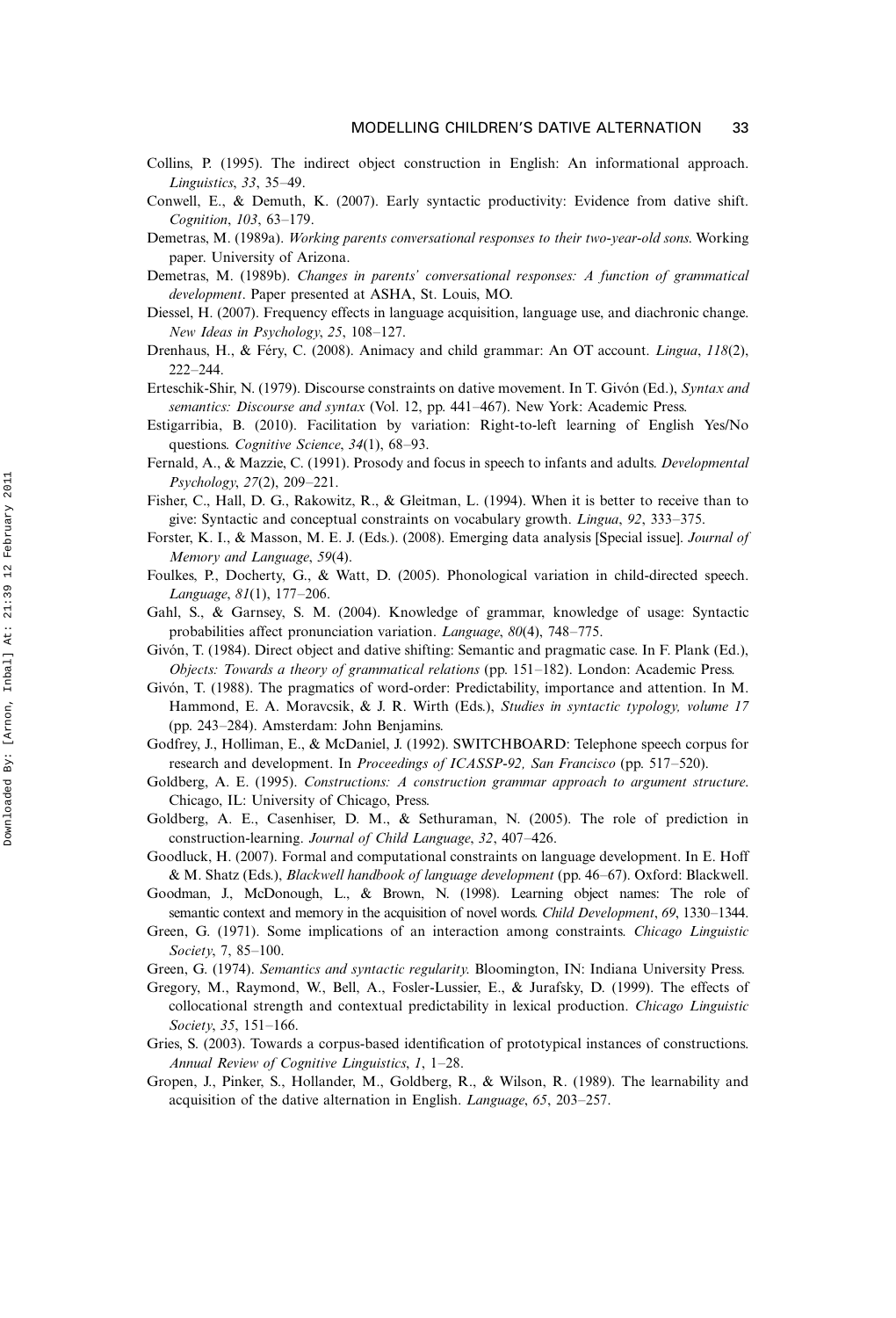- Gundel, J. K., Hedberg, N., & Zacharsky, R. (1993). Cognitive status and the form of referring expressions in discourse. Language, 69, 274-307.
- Halliday, M. A. K. (1967). Notes on transitivity and theme in English. Part 1. Journal of Linguistics,  $3, 37 - 81.$
- Halliday, M. A. K. (1970). Language structure and language function. In J. Lyons (Ed.), New horizons in linguistics (pp.  $140-165$ ). Baltimore, MD: Penguin Books.
- Harrell, F. (2001). Regression modeling strategies: With applications to linear models, logistic regression, and survival analysis. New York: Springer.
- Hartsuiker, R. J., Bernolet, S., Schoonbaert, S., Speybroeck, S., & Vanderelst, D. (2008). Syntactic priming persists while the lexical boost decays: Evidence from written and spoken dialogue. Journal of Memory and Language, 58, 214-238.
- Hickmann, M., & Hendriks, H. (1999). Cohesion and anaphora in children's narratives: A comparison of English, French, German, and Mandarin Chinese. Journal of Child Language, 26, 419-452.
- Hinrichs, L., & Szmrecsányi, B. (2007). Recent changes in the function and frequency of Standard English genitive constructions: A multivariate analysis of tagged corpora. English Language and Linguistics,  $11(3)$ , 437-474.
- Hudson Kam, C. L., & Newport, E. L. (2005). Regularizing unpredictable variation: The roles of adult and child learners in language formation and change. Language Learning and Development,  $1(2)$ ,  $151-195$ .
- Huttenlocher, J., Vasilyeva, M., & Shimpi, P. (2004). Syntactic priming in young children. Journal of Memory and Language, 50, 182-195.
- Jaeger, T. F. (2006). Redundancy and syntactic reduction in spontaneous speech. PhD thesis, Stanford University, Department of Linguistics, USA.
- Jaeger, T. F. (2010). Redundancy and reduction: Speakers manage syntactic information density. Cognitive Psychology,  $61(1)$ ,  $23-62$ .
- Johnson, K. (2008). Quantitative methods in linguistics. Oxford, UK: Blackwell.
- Jurafsky, D., Bell, A., Fosler-Lussier, E., Girand, C., & Raymond, W. (1998). Reduction of English function words in Switchboard. Proceedings of ICSLP-98, 7, 3111-3114.
- Kirjavainen, M., Theakston, A., & Lieven, E. (2009). Can input explain children's me-for-I errors? Journal of Child Language, 36, 1091-1114.
- Kuczaj, S. (1977). The acquisition of regular and irregular past tense forms. Journal of Verbal Learning and Verbal Behavior, 16, 589-600.
- Legendre, G. (2006). Early child grammars: Qualitative and quantitative analysis of morphosyntactic production. Cognitive Science,  $30(5)$ , 803-835.
- MacWhinney, B. (2000). The CHILDES project: Tools for analyzing talk. Vol. 2: The database (3rd ed.). Mahwah, NJ: Lawrence Erlbaum.
- MacWhinney, B., & Bates, E. (1978). Sentential devices for conveying givenness and newness: A cross-cultural developmental study. Journal of Verbal Learning and Verbal Behavior, 17, 539 558.
- Massey, C., & Gelman, R. (1988). Preschoolers' ability to decide whether a photographed unfamiliar object can move itself. Developmental Psychology, 24, 307-317.
- Mazurkewich, I., & White, L. (1984). The acquisition of the dative alternation: Unlearning overgeneralizations. Cognition, 16, 261-283.
- McDonald, J. L., Bock, J., & Kelly, M. H. (1993). Word and world order: Semantic, phonological, and metrical determinants of serial position. Cognitive Psychology,  $25(2)$ , 188–230.
- McElvain, G. (2010). The emergence of syntactic variation: A multivariable analysis of the genitive. Unpublished paper, Stanford University Department of Linguistics.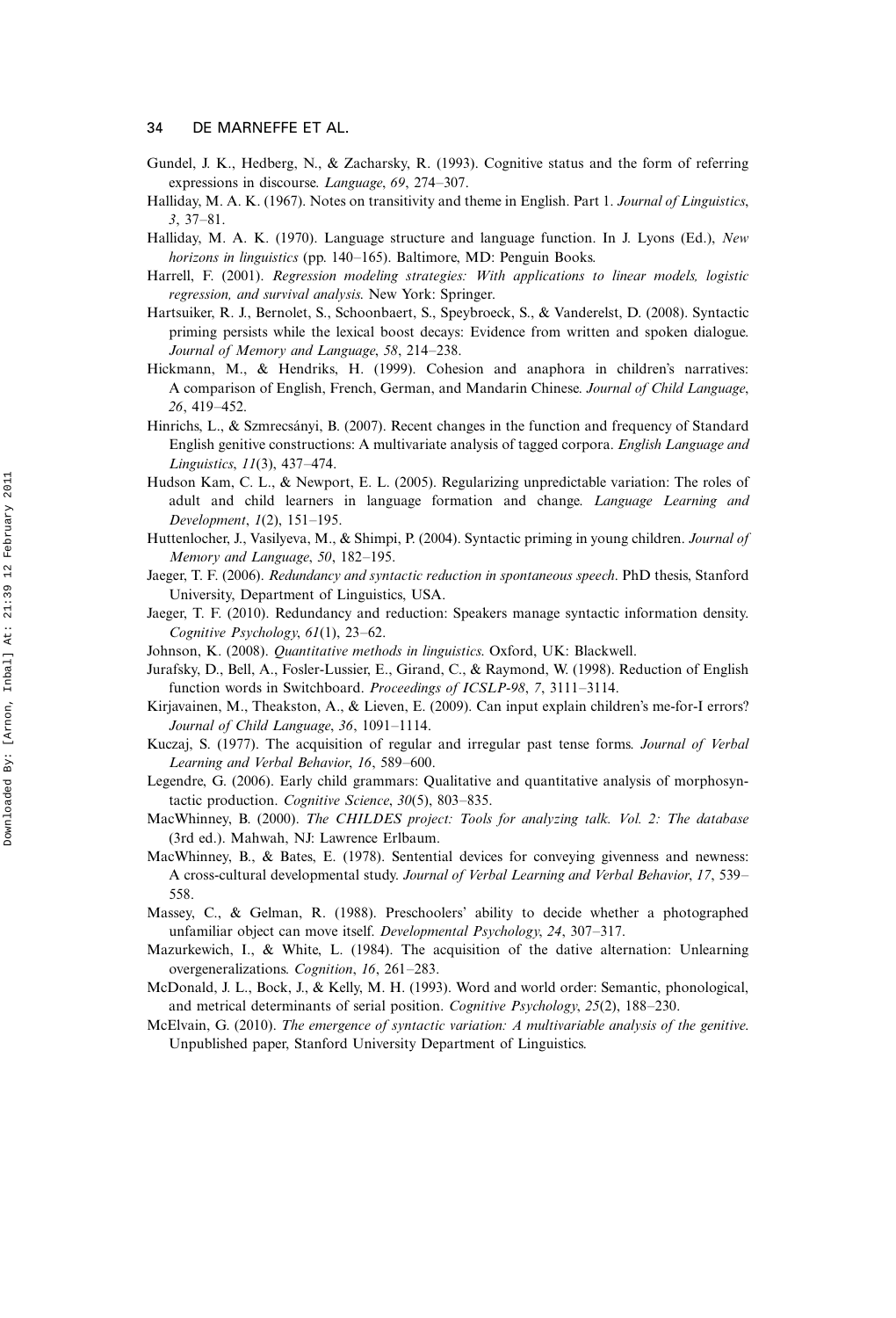Michaelis, L. A., & Hartwell, S. F. (2007). Lexical subjects and the conflation strategy. In N. Hedberg & R. Zacharsky (Eds.), Topics in the grammar-pragmatics interface: Papers in honor of Jeanette K. Gundel (pp. 1948). Amsterdam: John Benjamins.

Oehrle, R. (1976). The grammar of the English dative alternation. PhD thesis, MIT, Cambridge, MA, USA.

- Osgood, C. E., & Zehler, A. M. (1981). Acquisition of bi-transitive sentences: Pre-linguistic determinants of language acquisition. Journal of Child Language, 8, 367–383.
- Ozón, G. (2006). Ditransitives, the given before new principle, and textual retrievability: A corpusbased study using ICECUP. In A. Renouf & A. Kehoe (Eds.), The changing face of corpus linguistics (pp. 243–262). Amsterdam: Rodopi.
- Pesetsky, D. (1995). Zero syntax: Experiencers and cascades. Cambridge, MA: The MIT Press.
- Pickering, M. J., Branigan, H. P., & McLean, J. F. (2002). Constituent structure is formulated in one stage. Journal of Memory and Language, 46(3), 586-605.
- Pinker, S. (1989). Learnability and cognition: The acquisition of argument structure. Cambridge, MA: The MIT Press.
- Pluymaekers, M., Ernestus, M., & Baayen, R. H. (2005). Articulatory planning is continuous and sensitive to informational redundancy. *Phonetica*, 62, 146–159.
- Prat-Sala, M., & Branigan, H. (2000). Discourse constraints on syntactic processing in language production: A cross-linguistic study in English and Spanish. Journal of Memory and Language, 42, 168-182.
- Primus, B. (1998). The relative order of recipient and patient in the languages of Europe. In A. Siewierska (Ed.), Constituent order in the languages of Europe (pp. 421–473). Berlin: Mouton de Gruyter.
- Prince, A., & Smolensky, P. (1993). Optimality theory: Constraint interaction in generative grammar. Technical report 2. New Brunswick, NJ: Rutgers University Center for Cognitive Science.
- Prince, E. F. (1981). Toward a taxonomy of given-new information. In P. Cole (Ed.), Radical pragmatics (pp. 223–256). New York: Academic Press.
- R Development Core Team. (2009). R: A language and environment for statistical computing. Vienna: R Foundation for Statistical Computing.
- Ramscar, M., & Gitcho, N. (2007). Developmental change and the nature of learning in childhood. Trends in Cognitive Science,  $11(7)$ ,  $274-279$ .
- Ransom, E. N. (1979). Definiteness and animacy constraints on passive and double-object constructions in English. Glossa, 13, 215-240.
- Rappaport Hovav, M., & Levin, B. (2008). The English dative alternation: The case for verb sensitivity. Journal of Linguistics, 44, 129-167.
- Roland, D., Elman, J. L., & Ferreira, V. S. (2006). Why is that? Structural prediction and ambiguity resolution in a very large corpus of English sentences. Cognition, 98, 245–272.
- Rosenbach, A. (2003). Iconicity and economy in the choice between the s-genitive and the ofgenitive in English. In G. Rohdenburg & B. Mondorf (Eds.), Determinants of grammatical variation in English (pp. 379-411). Berlin/New York: Mouton de Gruyter.
- Rosenbach, A. (2005). Animacy versus weight as determinants of grammatical variation in English. Language, 81(3), 613-644.
- Rosenbach, A. (2008). Animacy and grammatical variation: Findings from English genitive variation. *Lingua*,  $118(2)$ ,  $151-171$ .
- Saffran, J. R., Aslin, R. N., & Newport, E. L. (1996). Statistical learning by 8-month-old infants. Science, 274, 1926-1928.
- Savage, C., Lieven, E., Theakston, A., & Tomasello, M. (2003). Testing the abstractness of young children's linguistic representations: Lexical and structural priming of syntactic constructions? Developmental Science, 6(5), 557-567.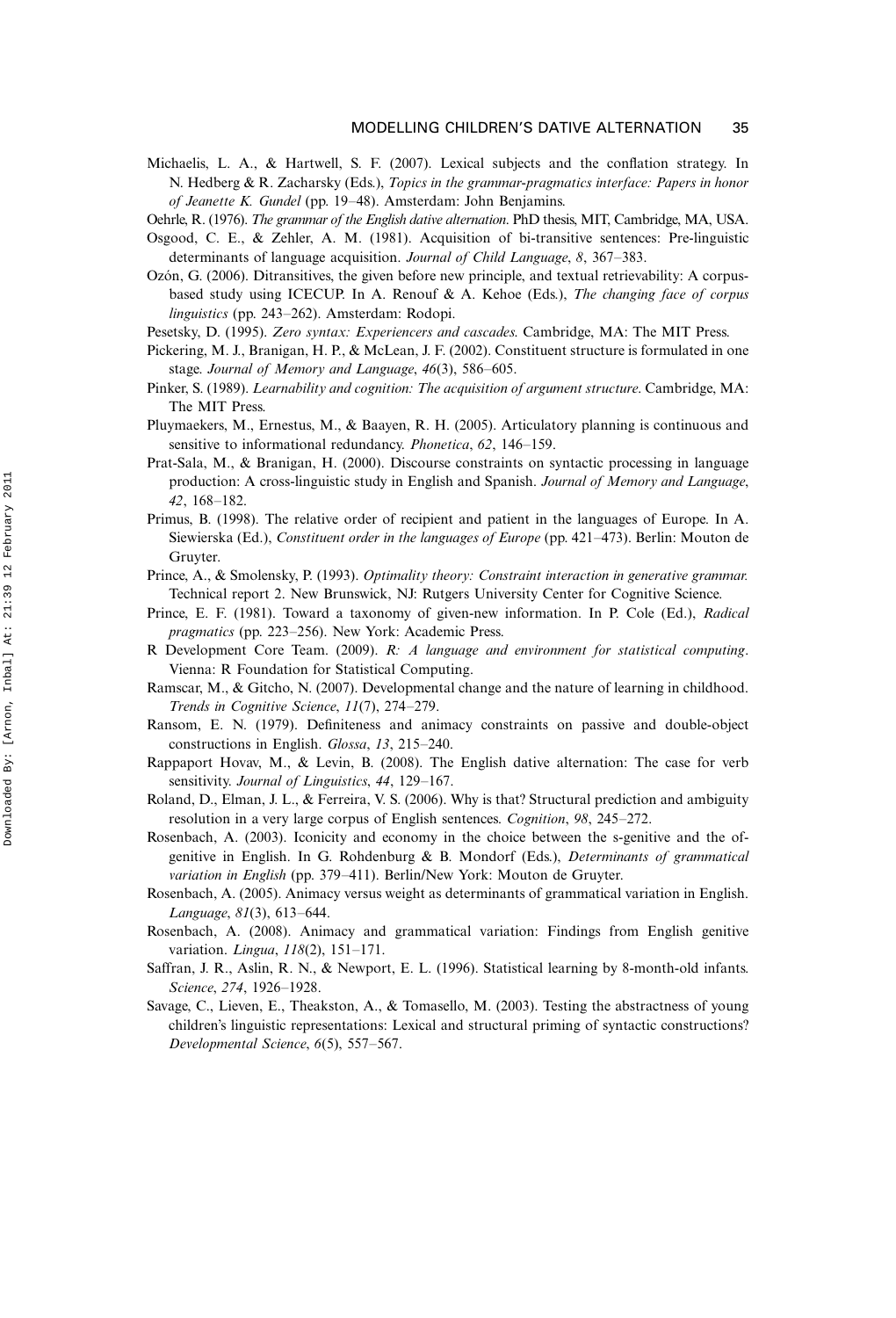- Shih, S., Grafmiller, J., Futrell, R., & Bresnan, J. (2009, March). Rhythm's role in genitive and dative construction choice in spoken English. Paper presented at the 31st annual meeting of the Linguistics Association of Germany (DGfS), University of Osnabrück, Germany.
- Shimpi, P. M., Gámez, P. B., Huttenlocher, J., & Vasilyeva, M. (2007). Syntactic priming in 3- and 4-year-old children: Evidence for abstract representations of transitive and dative forms. Developmental Psychology, 43, 1334-1345.
- Smith, J., Durham, M., & Fortune, L. (2007). ''Mam, ma troosers is Fa'in doon!'' Community, caregiver and child in the acquisition of variation in Scottish dialect. Language Variation and Change, 19(1), 63-99.
- Smith, J., Durham, M., & Fortune, L. (2009). Universal and dialect-specific pathways of acquisition: Caregivers, children, and t/d deletion. *Language Variation and Change, 21, 69–95.*
- Smith, L. B., & Thelen, E. (1993). A dynamic systems approach to development. Cambridge, MA: The MIT Press.
- Smyth, R. H., Prideaux, G. D., & Hogan, J. T. (1979). The effect of context on dative position. Lingua, 47, 27-42.
- Snedeker, J., & Trueswell, J. C. (2004). The developing constraints on parsing decisions: The role of lexical-biases and referential scenes in child and adult sentence processing. Cognitive  $Psychology, 49(3), 238-299.$
- Snider, N. (2008). An exemplar model of syntactic priming. (Doctoral dissertation, Department of Linguistics, Stanford University, Standford).
- Snow, C. (1972). Mothers' speech to children learning language. *Child Development*, 43, 549–565.
- Snyder, K. (2003). The relationship between form and function in ditransitive constructions (Doctoral dissertation, Department of Linguistics, University of Pennsylvania, Philadelphia).
- Snyder, W., & Stromswold, K. (1997). The structure and acquisition of English dative constructions. Linguistic Inquiry, 28, 281-317.
- Song, H., & Fisher, C. (2007). Discourse prominence effects on 2.5-year-olds' interpretation of pronouns. Lingua, 117, 1959-1987.
- Stallings, L. M., MacDonald, M. C., & O'Seaghdha, P. G. (1998). Phrasal ordering constraints in sentence production: Phrase length and verb disposition in heavy-NP shift. Journal of Memory and Language, 39(3), 392-417.
- Stephens, N. (2010). Given-before-new: The effects of discourse on argument structure in early child language. (Doctoral dissertation, Stanford University, Standford).
- Suppes, P. (1974). The semantics of children's language. American Psychologist, 29, 103–114.
- Swingley, D., & Aslin, R. N. (2002). Lexical neighborhoods and word-form representations of 14 month-olds. Psychological Science, 13, 480-484.
- Szmrecsányi, B. (2004). Persistence phenomena in the grammar of spoken English. (Doctoral dissertation, Albert-Ludwigs-Universitat Freiburg Philology Faculty, Freiburg).
- Szmrecsa´nyi, B. (2005). Language users as creatures of habit: A corpus-based analysis of persistence in spoken English. Corpus Linguistics and Linguistics Theory,  $1$ , 113–150.
- Thompson, S. (1990). Information flow and dative shift in English discourse. In J. A. Edmondson, F. Crawford, & P. Mulhausler (Eds.), Development and diversity, language variation across space and time (pp.  $239-253$ ). Dallas, TX: Summer Institute of Linguistics.
- Thothathiri, M., & Snedeker., J. (2008). Syntactic priming during language comprehension in threeand four-year-old children. Journal of Memory and Language, 58, 188-213.
- Tily, H., Gahl, S., Arnon, I., Snider, N., Kothari, A., & Bresnan, J. (2009). Syntactic probabilities affect pronunciation variation in spontaneous speech. Language and Cognition,  $I(2)$ , 147–165.
- Trueswell, J. C., Papafragou, A., & Choi, Y. (2008). Syntactic and referential processes: What develops? In E. Gibson & N. Pearlmutter (Eds.), The processing and acquisition of reference. Cambridge, MA: The MIT Press.